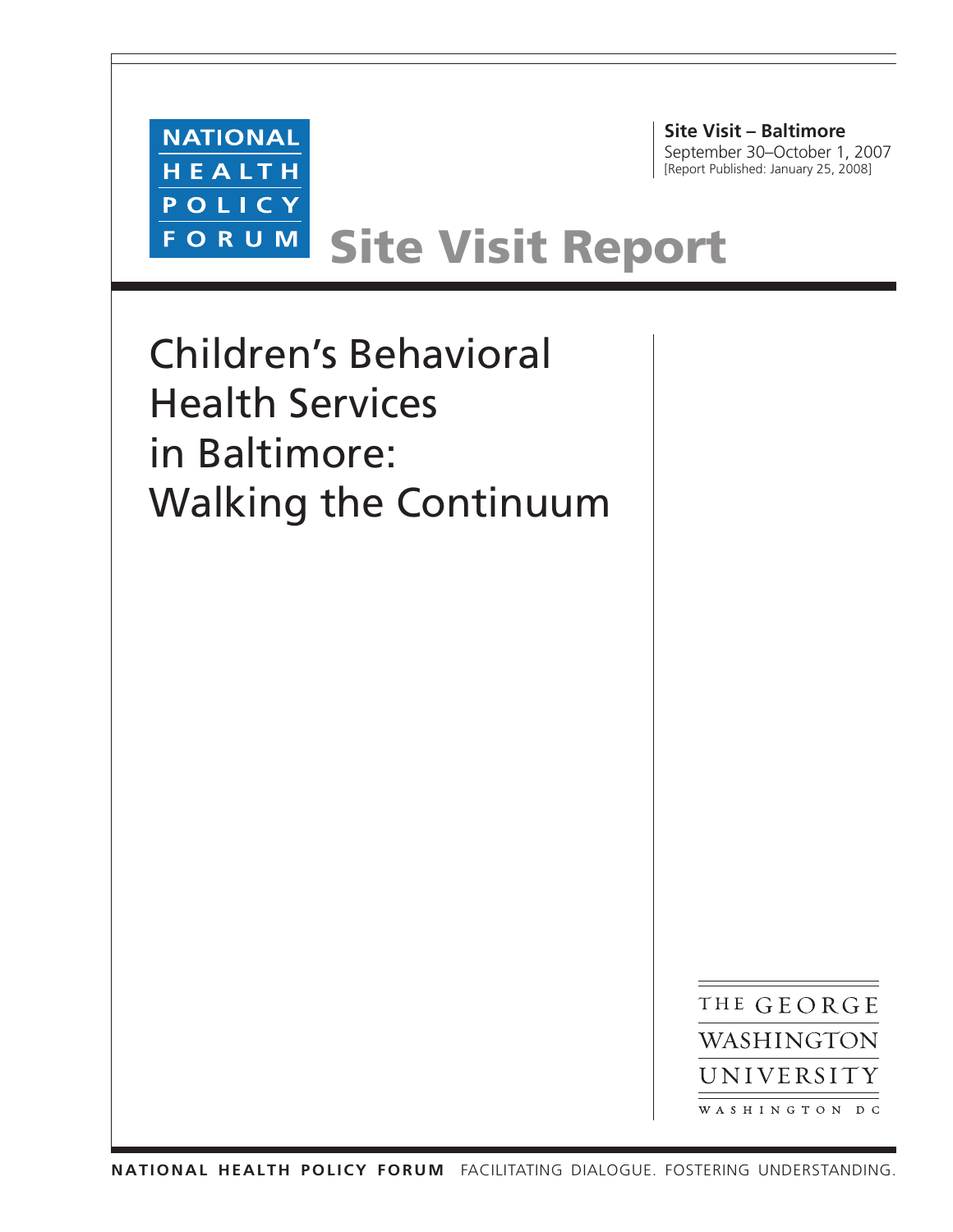### **Contents**

| <b>Biographical Sketches</b> |  |
|------------------------------|--|
|                              |  |
|                              |  |
|                              |  |

**National Health Policy Forum** Facilitating dialogue. Fostering understanding.

2131 K Street NW, Suite 500 Washington DC 20037

202/872-1390 202/862-9837 [fax] nhpf@gwu.edu [e-mail] www.nhpf.org [web]

**Judith Miller Jones** *Director*

**Sally Coberly, PhD** *Deputy Director*

**Monique Martineau** *Publications Director*

Site Visit Managers

**Jennifer Ryan** *Principal Policy Analyst*

**Christopher Loftis, PhD** *Research Associate*

Administrative Coordinator **Marcia Howard** *Program Associate*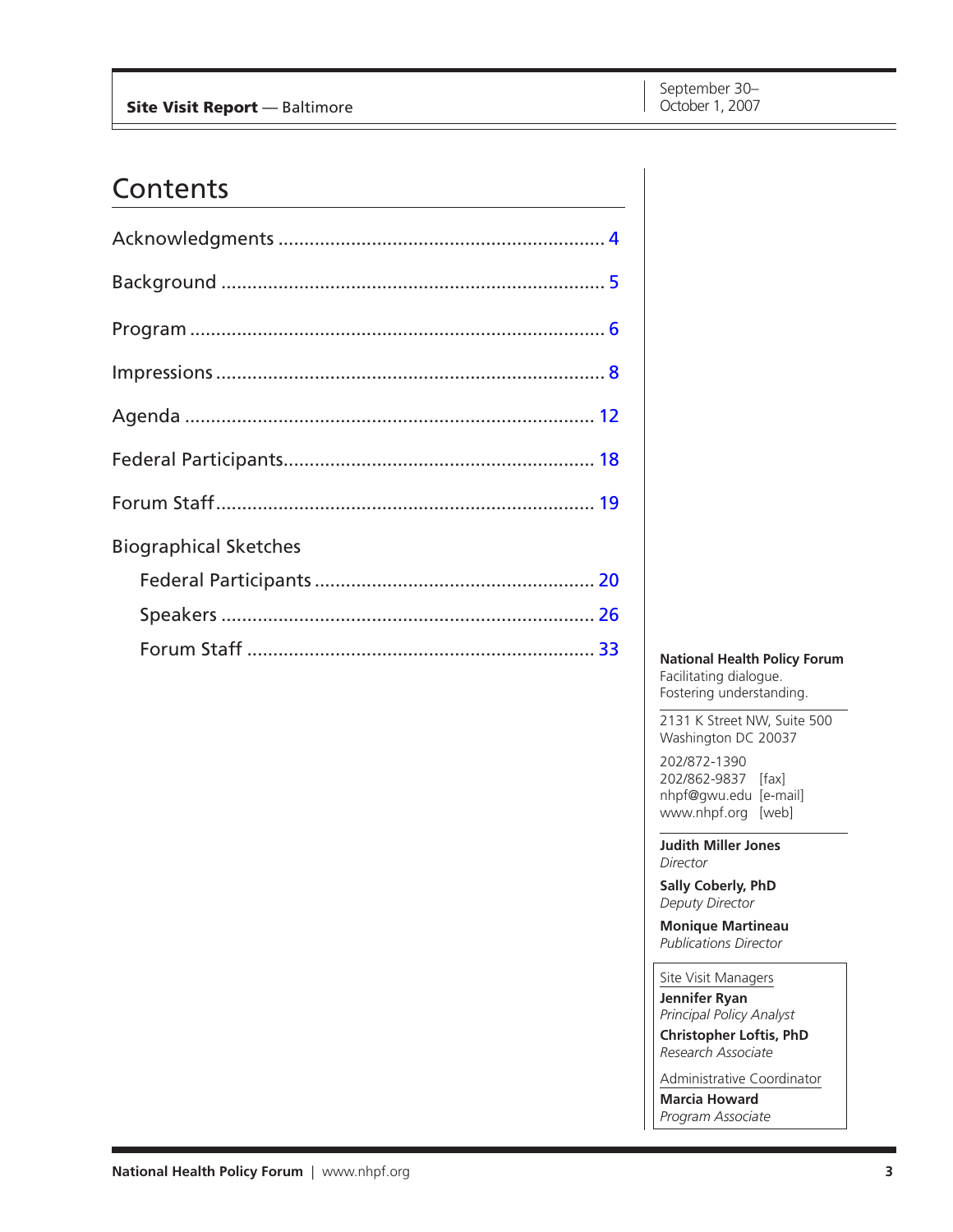### <span id="page-2-0"></span>**ACKNOWLEDGMENTS**

"Children's Behavioral Health Services in Baltimore: Walking the Continuum" was the first National Health Policy Forum site visit in recent years to be focused exclusively on mental and behavioral health services. This program was made possible by the generosity of the John D. and Catherine T. MacArthur Foundation, which has provided ongoing funding for the Forum to shed light on policy issues affecting the delivery and financing of mental health services.

The Forum is grateful to everyone in the Maryland policy community for the warm reception, candid conversations, and hospitality that made this site visit a success. We would specifically like to thank Dr. Joshua Sharfstein, Baltimore's health commissioner, for his time and insights as we developed our site visit program; and Secretary John Colmers, Susan Tucker, and Dr. Al Zachik of the Department of Health and Mental Hygiene for their assistance and participation in the site visit; Drs. Jacquelyn Duval-Harvey and Mark Weist for their helpful insights into the school-based mental health system and for identifying school principal, Phoebe Shorter, who provided an important perspective for our group.

Several individuals and organizations were kind enough to host and facilitate on-site meetings, allowing site visit participants to view the continuum of mental health services through a "real world" lens. For their hospitality, the Forum thanks the staff of the Kennedy-Krieger Institute, and Dr. Robin Church in particular, for organizing our visit; Jane Walker and Gerry Grimm and the "Wraparound" families we were privileged to talk with over lunch; and Dr. Steven Sharfstein, Bonnie Katz, Dr. Meena Vimalananda, and Dr. Michael Bogrov for the engaging overviews and tours of the inpatient and day hospital wings at Sheppard-Pratt Health Systems. Finally, we are grateful to Catherine Fine for organizing and facilitating a session of "Operation Safe Kids" for the benefit of the site visit participants; we appreciate the extra effort it took to convene the meeting under unusual circumstances.

A note of thanks also goes to former Forum principal researcher, Eileen Salinsky, who provided guidance and substantive input during the early stages of planning and development and was a helpful sounding board throughout the process.

As always, we are grateful for the time and energy each speaker puts into participating in Forum site visits. The variety of experiences and perspectives never fails to enrich participants' on-the-ground experience.



*The National Health Policy Forum is a nonpartisan research and public policy organization at The George Washington University. All of its publications since 1998 are available online at www.nhpf.org.*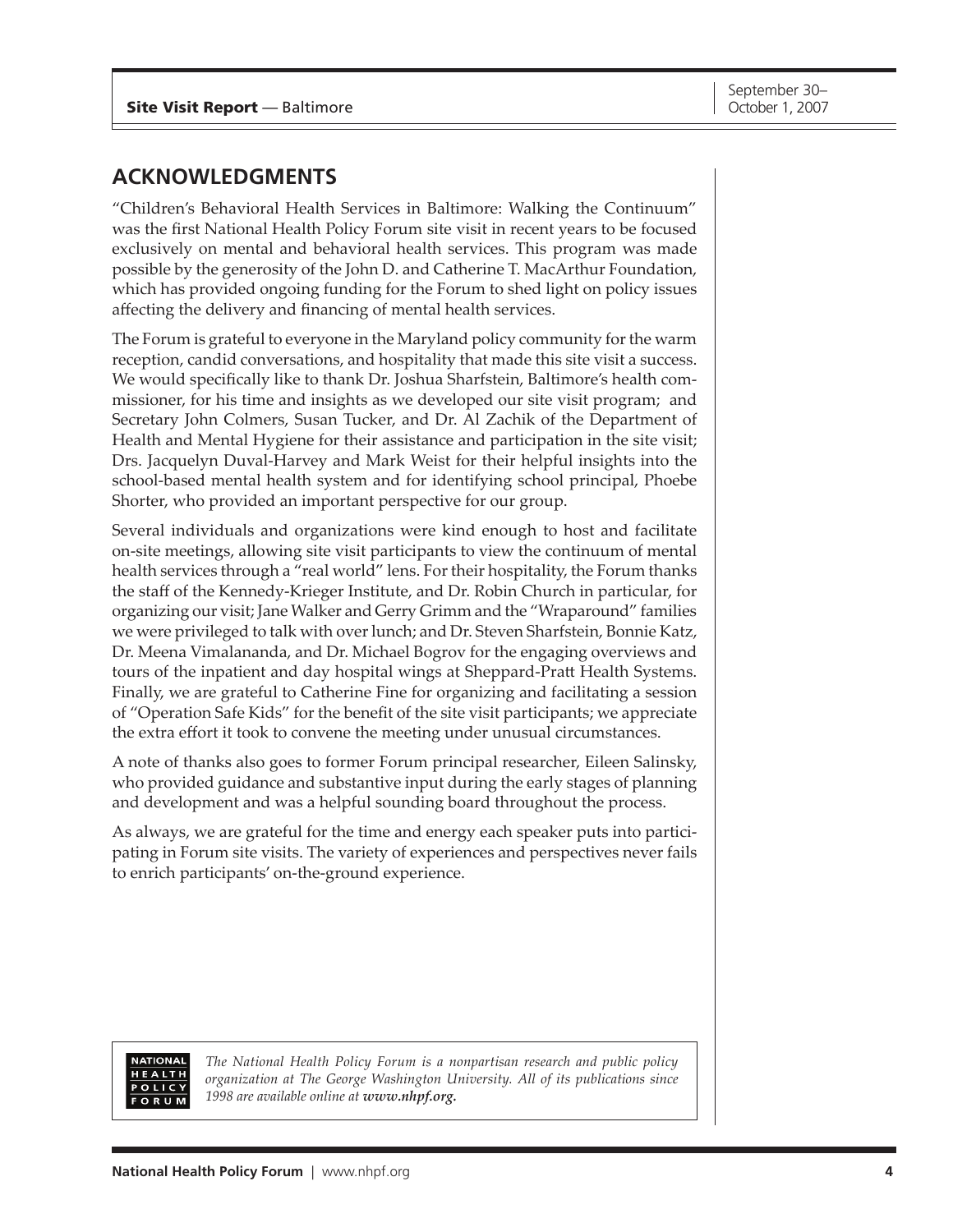# <span id="page-3-0"></span>Children's Behavioral Health Services in Baltimore: Walking the Continuum

Maryland is a state characterized by many contrasts and much diversity. It is small in geographic size but has a population of more than 5 million. Howard County boasts the highest per capita income in the nation, but Baltimore City is home to some of the poorest and most vulnerable families and children. Maryland has the fifth largest concentration (30 percent) of African Americans in the country, after the District of Columbia, Mississippi, Louisiana, and Georgia. As a result of the many types of diversity, state policymakers and legislators must consider a wide range of issues when making budgeting decisions and considering innovations in health care service delivery.

Maryland's Medicaid program serves 850,000 individuals, including 467,500 children, at a total cost of more than \$5 billion. The state provides comprehensive health coverage for children with family incomes up to 300 percent of the federal poverty level (\$52,800 for a family of three in 2008), including behavioral health services. Estimates for 2006 indicate that less than 10 percent of Maryland's children were uninsured.

The state delivers mental health care through a variety of pathways including inpatient and outpatient psychiatric settings as well as an increasing number of home and community-based treatment options. Maryland has been effective at leveraging the range of federal funding sources for providing behavioral health services. For example, Maryland was one of the states to qualify for a new ten-state demonstration under the Deficit Reduction Act of 2005 that will enable the Medicaid program to pay for home and community-based services for children who require a residential treatment level of care. [Care provided in residential treatment centers (RTCs) is not otherwise eligible for Medicaid reimbursement.] Since 2001, Maryland has been operating an "Autism Waiver" that enables children who would otherwise qualify for an institutional level of care in an intermediate care facility for the mentally retarded (ICF/MR) to remain in the community. Children enrolled under the Autism Waiver receive specialized services such as early intervention programs, respite care and day habilitation services, as well as assistance in navigating the services available through the school system. There are currently 900 children enrolled in the Autism Waiver, with hundreds more children on a waiting list.

In the fall of 2005, Maryland was one of seven states awarded a Mental Health Transformation State Incentive Grant (MHT SIG) from the Center for Mental Health Services (CMHS) in the federal Substance Abuse and Mental Health Services Administration (SAMHSA). These grants support infrastructure development and efforts to strengthen the mental health service delivery system consistent with the goals of the President's New Freedom Commission. (MHT SIG funding may not be used to pay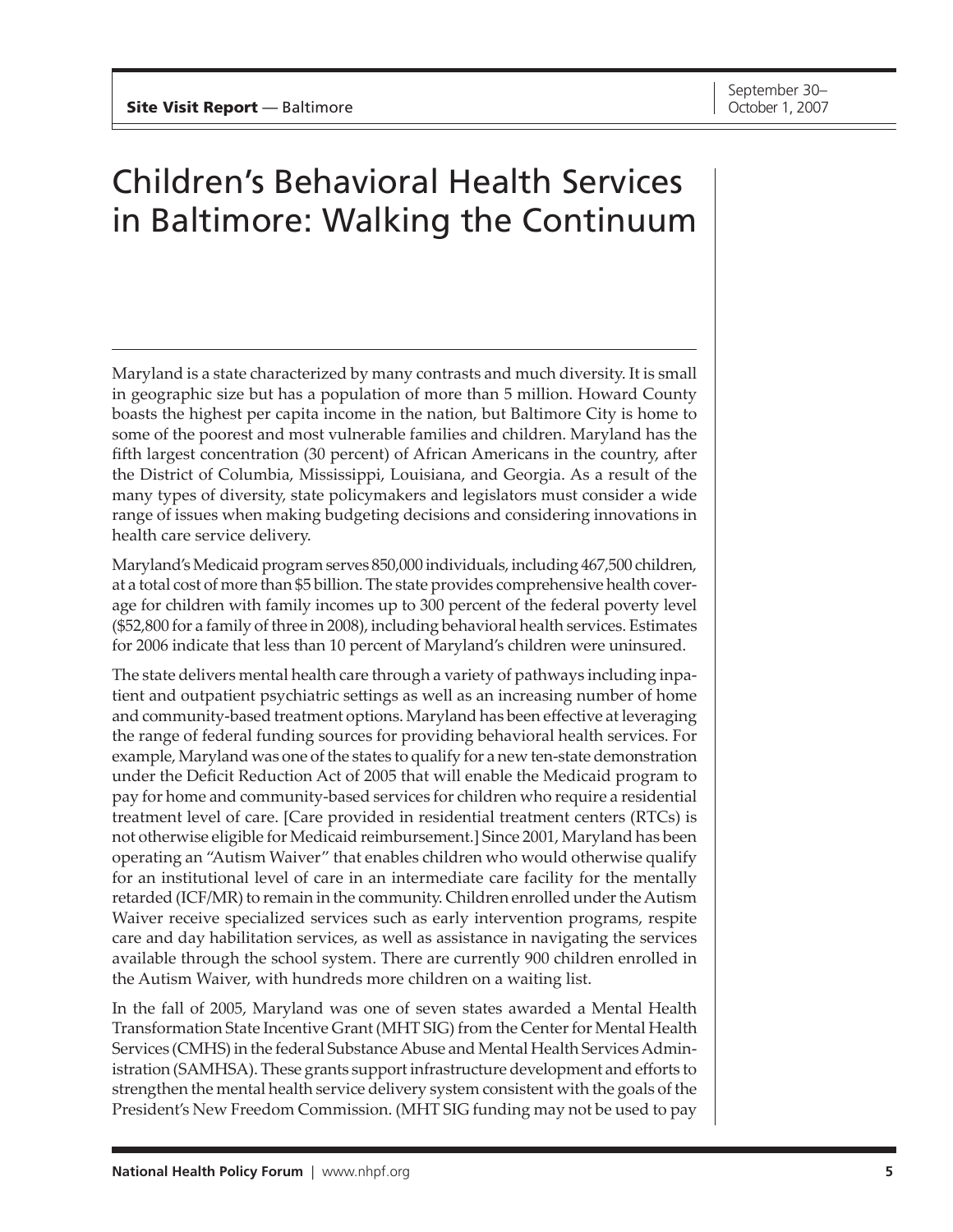<span id="page-4-0"></span>for direct services.) Although still getting underway, current efforts include a Task Force on Self-Directed Mental Health Care, a Child Well-Being Initiative aimed at improving access to mental health services for children, adoption of the Wraparound practice model for Maryland, a workgroup to address the cycle of re-arrest and reincarceration of individuals with mental illness in the criminal justice system, and ten mental health vocational programs for "Supported Employment."

### **PROGRAM**

On September 30 and October 1, 2007, a group of 25 site visit participants and National Health Policy Forum staff members explored the range of behavioral health services available for children in the city of Baltimore and in the state more broadly. Participants learned about the challenges of providing an effective continuum of care in the context of complex financing incentives and an overburdened educational and public health care system. The site visit program consisted of a mix of speaker panels convened at the headquarters hotel, the Admiral Fell Inn in Fells Point, and excursions to several sites in Baltimore that "walked" participants through the continuum of care from school-based behavioral health services to nonpublic special education services to inpatient and residential psychiatric services.

The program opened late Sunday afternoon with a panel of speakers summarizing Maryland's Medicaid program and the complexity of mental health needs, services, and funding streams in the state. The first panel included state officials leading the state's Medicaid program for children and families and the mental health services administration respectively, as well as a local representative of a statewide grassroots coalition of family and advocacy organizations who spoke to the importance of providing a coordinated system of care that considers the needs of the "whole" child and his or her entire family. This context-setting overview was followed by a panel composed of a long-time state health official, a former Baltimore City mental health agency head, and the current Health Commissioner for Baltimore. The group offered statewide and local perspectives on braiding together local, state, and federal dollars to provide an effective, coordinated system of mental health services for children. Speakers noted that financing streams, rather than service needs, often determine the structure of the service delivery system. The first day concluded with a reception and dinner, giving participants an opportunity to interact informally with the speakers and Forum staff.

The second day began with a panel discussion exploring the prospects and challenges of providing school-based mental health services and the importance of early intervention and prevention. Participants heard from two psychologists and a school principal who explained how a child's behavioral and mental health is determined by a combination of biological, socioeconomic, and environmental factors. Child development occurs in the context of interactions between the child and his or her environment—which includes the home, family, school, and peers—and virtually every speaker emphasized that effective intervention requires addressing all of these factors simultaneously. Speakers also underscored the significance of accessing services before a behavioral disorder leads to more severe emotional issues and academic failures.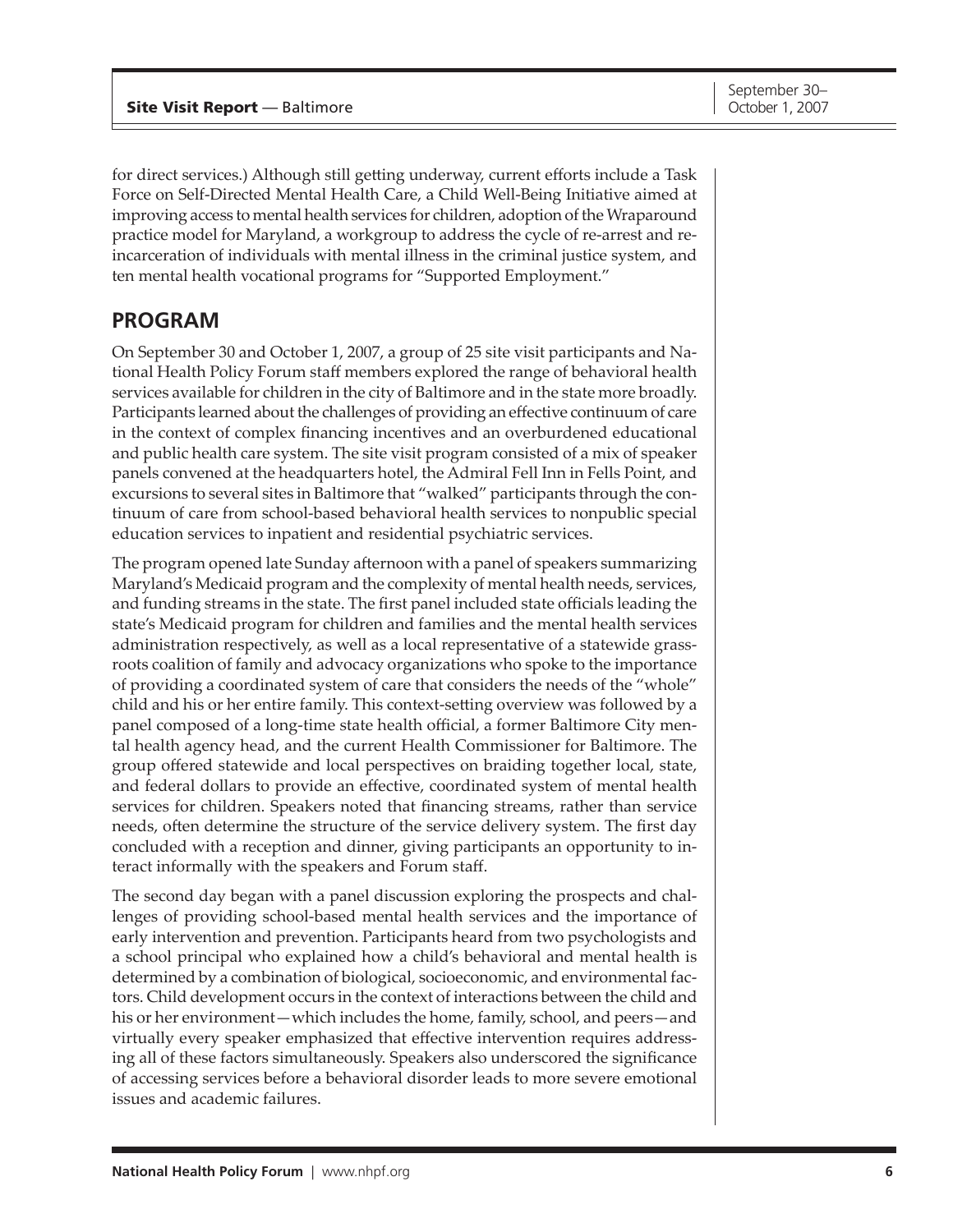Next, the site visit participants traveled by bus to the Fairmount campus of the Kennedy Krieger Institute (KKI), a non–public school setting that offers a wide range of special education services and supports. The KKI school offers children with severe developmental and emotional disorders an intensive, highly supportive environment with a low student-teacher ratio. A panel of educators and therapists described the range of behavioral and developmental disorders addressed at KKI and the range of therapeutic services—speech and language, physical, occupational, mental health—provided in the school to address the individual needs of each child. Participants then toured a variety of classrooms where therapists, teachers, and aides were observed working with children in the classroom or stepping out as needed to address individual needs in private before returning to practice skills "in vivo" in the classroom.

The group met over lunch with the Maryland Coalition of Families for Children's Mental Health to learn about Wraparound services for children and youth with multidimensional problems. Wraparound is an approach to implementing individualized, comprehensive services that involves the child and family in identifying a unique set of community services and natural supports to achieve a positive set of outcomes. The wraparound model incorporates both traditional services (counseling, therapeutic foster care) and nontraditional activities (community-based art or music lessons, Big Brother/Big Sister mentoring, recreation and sports) activities to create an environment that helps ensure the child's safety while improving their ability to thrive in the community. Site visit participants heard from several youth and their families who described the effect of behavioral health disorders on the family structure and overall health of the entire family. Family members also shared their personal experiences with the public mental health system, illustrating how culture, language, stigma, and poverty interact to impede access to mental health services.

After lunch, the group traveled to the main campus of the Sheppard Pratt Health System to tour the inpatient and residential mental health units. Although Sheppard Pratt offers an extensive range of services in both inpatient and outpatient clinical settings, the tours and discussion focused on the most acute level of need. Lead psychiatrists from the child and adolescent inpatient units explained that children arrive at the hospital either via the emergency department or by referral from a physician. Children are hospitalized because they pose an immediate danger to themselves or others and/or need a more secure environment until their condition can be stabilized. The typical inpatient stay is ten days or less; however it is not uncommon for children with more severe disorders to have several inpatient placements during the course of a year. In addition, Sheppard Pratt offers less intensive levels of care, such as residential treatment and day hospital settings where children sometimes stay several weeks or even several months, depending on the complexity of their situation and the external systemic factors that might prevent the child from returning to a stable and healthy home.

Next the group returned to the headquarters hotel to observe Operation Safe Kids, a youth violence prevention program that provides community-based case management and monitoring to juvenile offenders who are at high risk of becoming victims or perpetrators of violence. Participants observed this group considering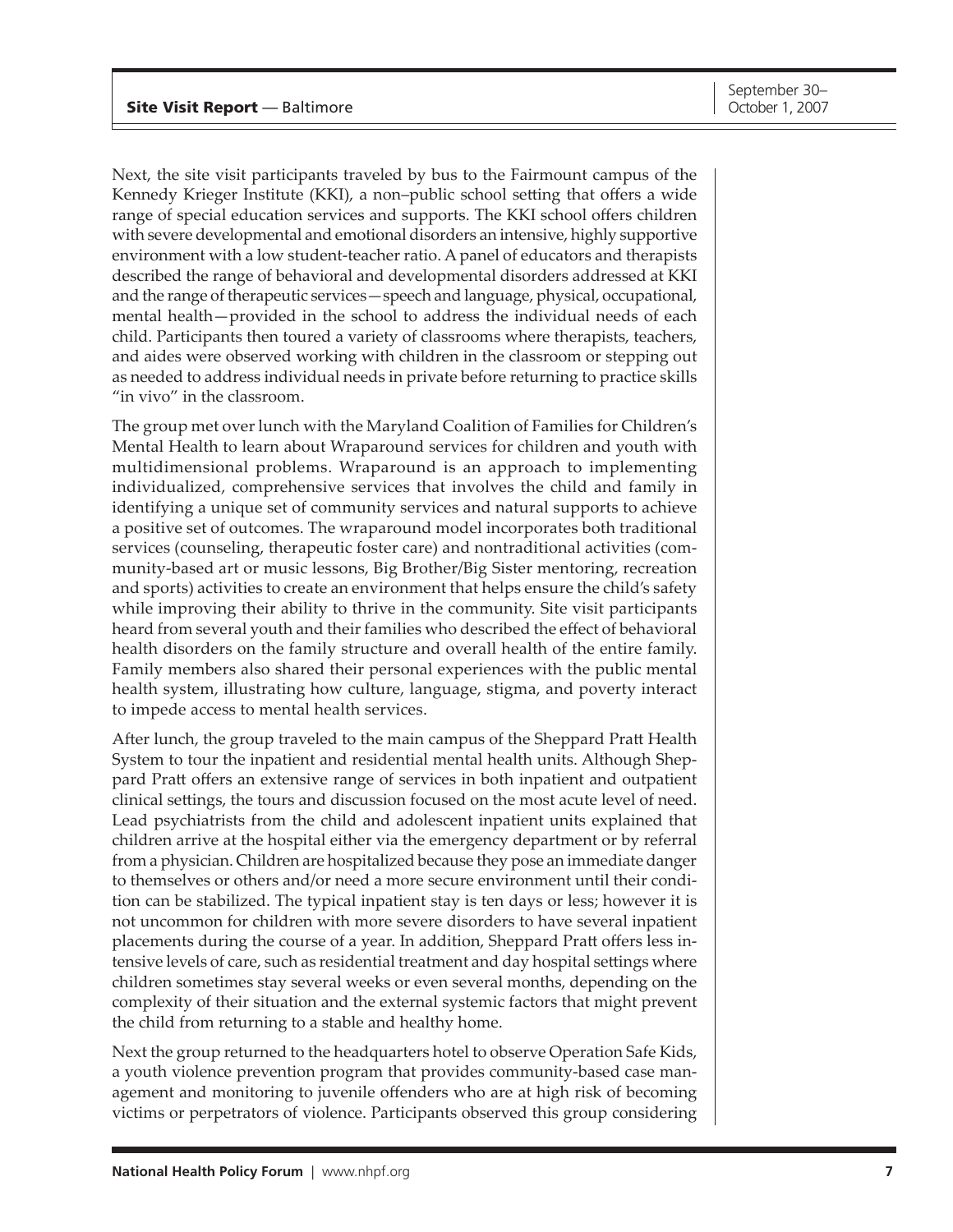<span id="page-6-0"></span>real cases and working together to address the needs of at-risk clients. Through this program, the Baltimore City Health Department works closely with managers and field workers from the Departments of Juvenile Services; Social Services; Mental Health; and Children, Youth and Families to ensure these youth have access to needed services. Regular clinical meetings allow this multidisciplinary team to coordinate services on behalf of participating youth and their families, and to track progress. The collaboration also enables the group to overcome systemic and bureaucratic barriers that can be obstacles to keeping high-risk youth on track to becoming productive adults.

The site visit concluded with a short presentation and question and answer session with John Colmers, the secretary of the Maryland Department of Health and Mental Hygiene (DHMH). Secretary Colmers discussed Governor Martin O'Malley's priorities with respect to children's mental health services and health insurance coverage more broadly. DHMH is a cabinet-level agency with a budget of \$7.5 billion and nearly 8,000 employees. DHMH houses both the Medicaid program and its public mental health system in the same agency, providing more opportunities for effective policy collaboration and, in some cases, coordination of funding.

### **IMPRESSIONS**

Following are a set of "impressions" identified by the site visit participants. These impressions are not intended to represent recommendations for or comments on Maryland's programs and providers; rather, they are overall observations shared by the group during the site visit program.

#### **The Importance of Early Intervention**

**Children's mental health is determined by a combination of factors including biological, socioeconomic, and environmental circumstances.** While many children develop mental or behavioral health issues primarily due to genetic factors, other children are more significantly influenced by their environment. Genetic and environmental causes are often intertwined, and it can be difficult to pinpoint a single cause for behavioral health disorders in children. In order to be effective, the continuum of behavioral health services must be able to address all factors concurrently. Children in Baltimore city are more likely to be facing a number of poverty-related environmental influences that place a strain on their mental and emotional health. In addition, cultural and language issues may delay access to mental health services until problems become severe enough to draw attention from local school, child welfare, and/or police authorities.

#### **Prevention and early identification of children's mental health needs is criti-**

**cal.** All too often, school is the first opportunity for identification of concerns even though intervention is more effective at an earlier age. When intervention is necessary, school-based mental health services can offer an effective—and socially acceptable—means of assistance for children and families. Schools have the ability to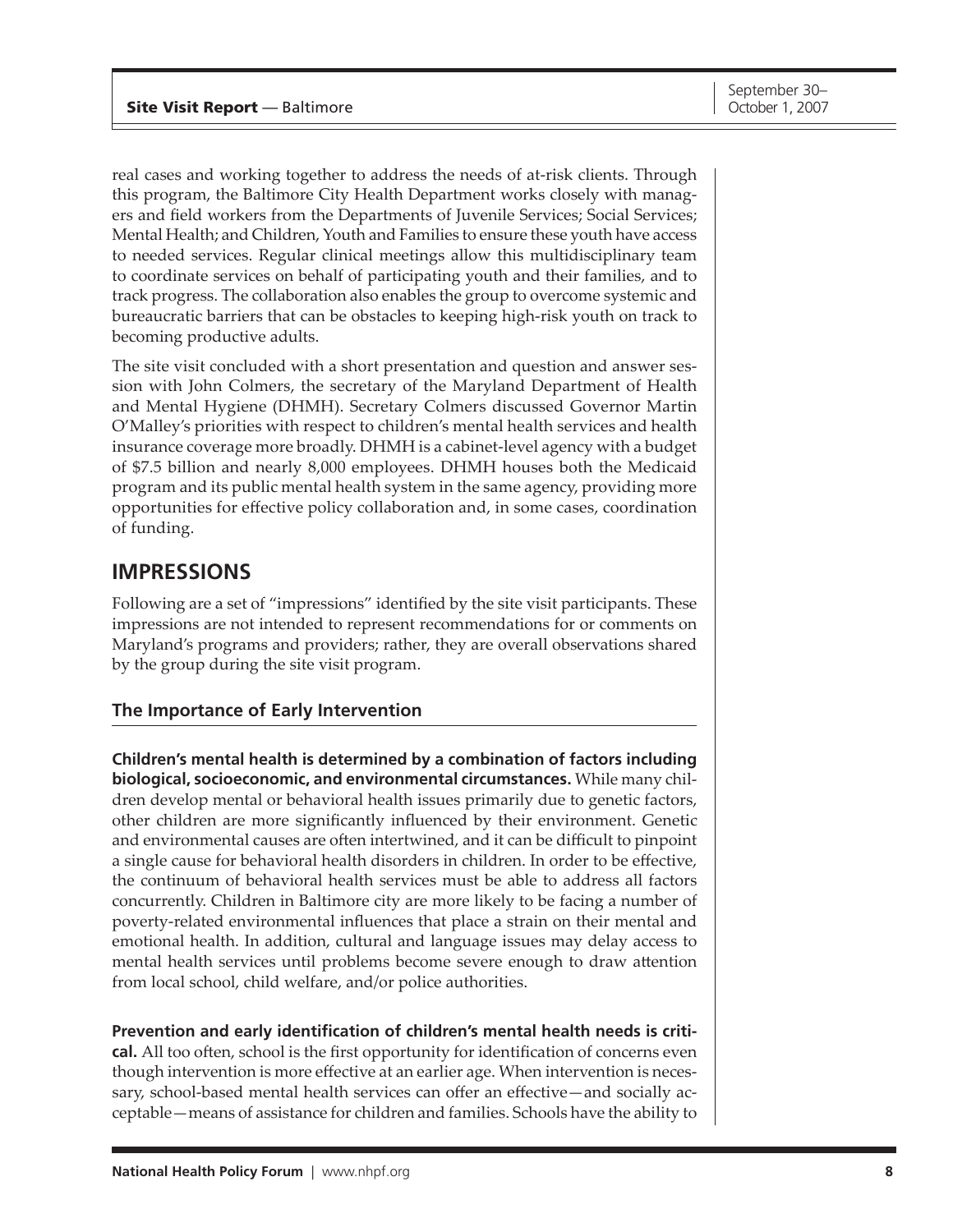practice skill-building with children in a familiar setting where they are surrounded by peers. In addition, schools provide easier access for parents who may not have the transportation or work flexibility to attend clinical appointments in traditional medical settings. However, as currently structured and funded, it is rare when the school, health care, and social service systems have the overall capacity and financial stability to meet children's mental health needs on a broad scale. Despite Maryland's efforts and commitment of resources, the situation is not ideal.

**In Maryland, as in other states, many systemic barriers to successful prevention and intervention exist.** Because of the financial and administrative challenges facing the special education system, families and public school officials are often hesitant to enroll children in special education programs unless the child's condition is serious enough to qualify them for a non–public school placement. As a result, many children go unidentified and untreated until they reach a crisis point. Staffing is also problematic. There is a shortage of trained professionals, in general, and especially a shortage of trained professionals from diverse backgrounds that are reflective of children growing up in impoverished communities. Staffing issues are compounded by the reluctance of highly trained professionals to work in troubled neighborhoods and schools that cannot offer competitive salaries.

**Mental health treatment for children necessitates a family focus.** Family dysfunction can exacerbate biologically based vulnerabilities; likewise, biological disorders can engender dysfunction even in relatively strong families. This phenomenon is especially challenging in low-income families who may have difficulty making it to medical appointments and taking time off work. Families often need supports beyond traditional services like income support or public health insurance. Services such as those provided through Wraparound in Baltimore can often make or break a family's survival.

**Advocacy groups and parental involvement are key to successfully weaving together a safety net of mental and behavioral health services.** Even lessintensive interventions that involve the family in a discussion of needed services can be helpful and sometimes make the difference for a family needing support. But funding is often unstable, difficult to bring to scale, and almost never consistent enough to meet ongoing needs.

#### **Financing: Leveraging Federal, State and Local Funding Streams**

**In Maryland, especially at the local level, public health officials have been particularly skillful in coordinating service providers and leveraging funding streams in order to meet the broader mental health needs of the community.**  Entities such as Maryland's core service agencies (CSAs) and local management boards (LMBs) are specifically tasked with aligning and braiding funds in order to operate public health initiatives. Operating at the local level makes these agencies particularly well suited to tailor programs that meet the needs of their communities.

### **IMPRESSIONS**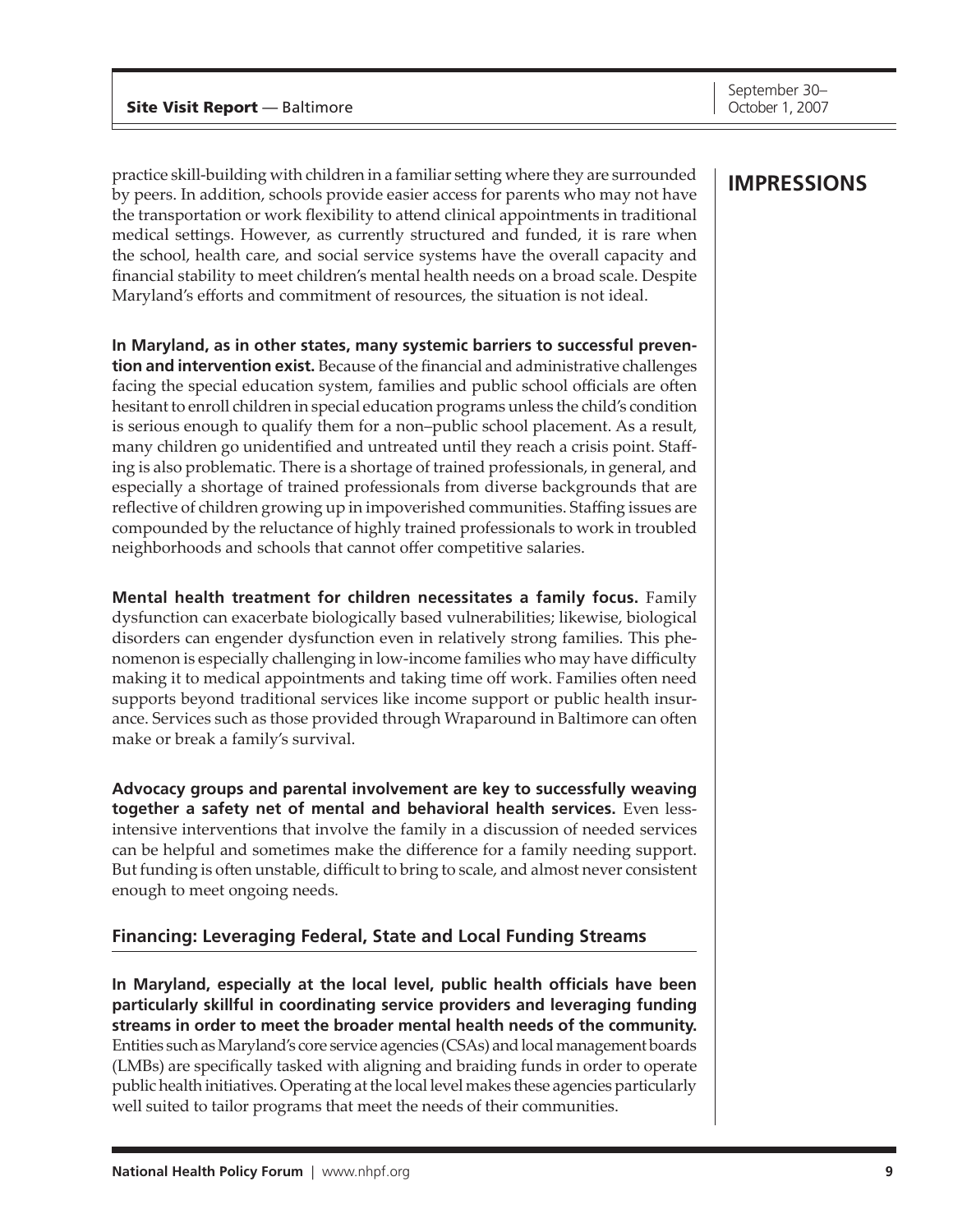September 30–

**Financing streams, rather than service needs, often determine the structure of the service delivery system.** As a result, programs can be fragmented and are often geared toward more severe impairment, creating a system that does not do an adequate job of caring for the "whole child." At the more global policy level, there is a tension between providing maximum flexibility and the need to ensure accountability. In addition, the need to compete for funding often works in contrast to financing services that address multisystemic needs of the child, both physically and emotionally. Although Maryland's organizational structure houses the mental health and Medicaid agencies within the same department and the state has been successful in coordinating both policymaking and funding streams, the benefits of this streamlining do not always translate to the community, or to the individual level.

**Medicaid is a significant financing source for mental health care provided to children in Maryland.** The state has engaged in major efforts to coordinate programs and financing streams and to work with families in thinking constructively about how to best meet their needs. The state has been particularly effective at utilizing new options for Medicaid demonstrations and home and community-based services waivers to more effectively finance community-based care and to ensure that providers are paid appropriately for the care they offer to low-income and medically vulnerable children. Providing mental health services as a "carve out" of the broader Medicaid managed care system is intended to help facilitate improved access.

**Federal rules that continue to favor institutionalization have created barriers to effectively coordinating mental health services for children and, in some cases, have limited widespread use of evidence-based practices (for example, multisystemic therapy, MST), but some progress has been made.** The Medicaid demonstration and waiver authorities provide states flexibility to experiment with strategies for treating certain developmental disorders, such as autism, in children. Maryland has had an autism waiver in place for six years and has a request pending with the Centers for Medicare & Medicaid Services (CMS) for a Community Alternatives to Psychiatric Residential Treatment Facilities Demonstration project, which would allow the state to provide Medicaid-funded services in the home or other appropriate community-based setting to children who meet criteria for admission to a residential treatment center (RTC).

**Treating a child as a "family of one" for eligibility purposes has been an important vehicle for more effectively providing the full range of mental health services for children.** Under this policy, certain children are exempt from rules requiring that family income be "deemed" or considered available to them for purposes of determining income eligibility. After 30 days in an inpatient setting, parental income is no longer counted, so children can qualify for Medicaid coverage for services. These rules would otherwise prevent children in families with slightly higher incomes from remaining in the community and receiving behavioral health services through Medicaid. However, if children return home, they are at risk of losing Medicaid eligibility at the point of redetermination because the parents' income would once again be considered.

### **IMPRESSIONS**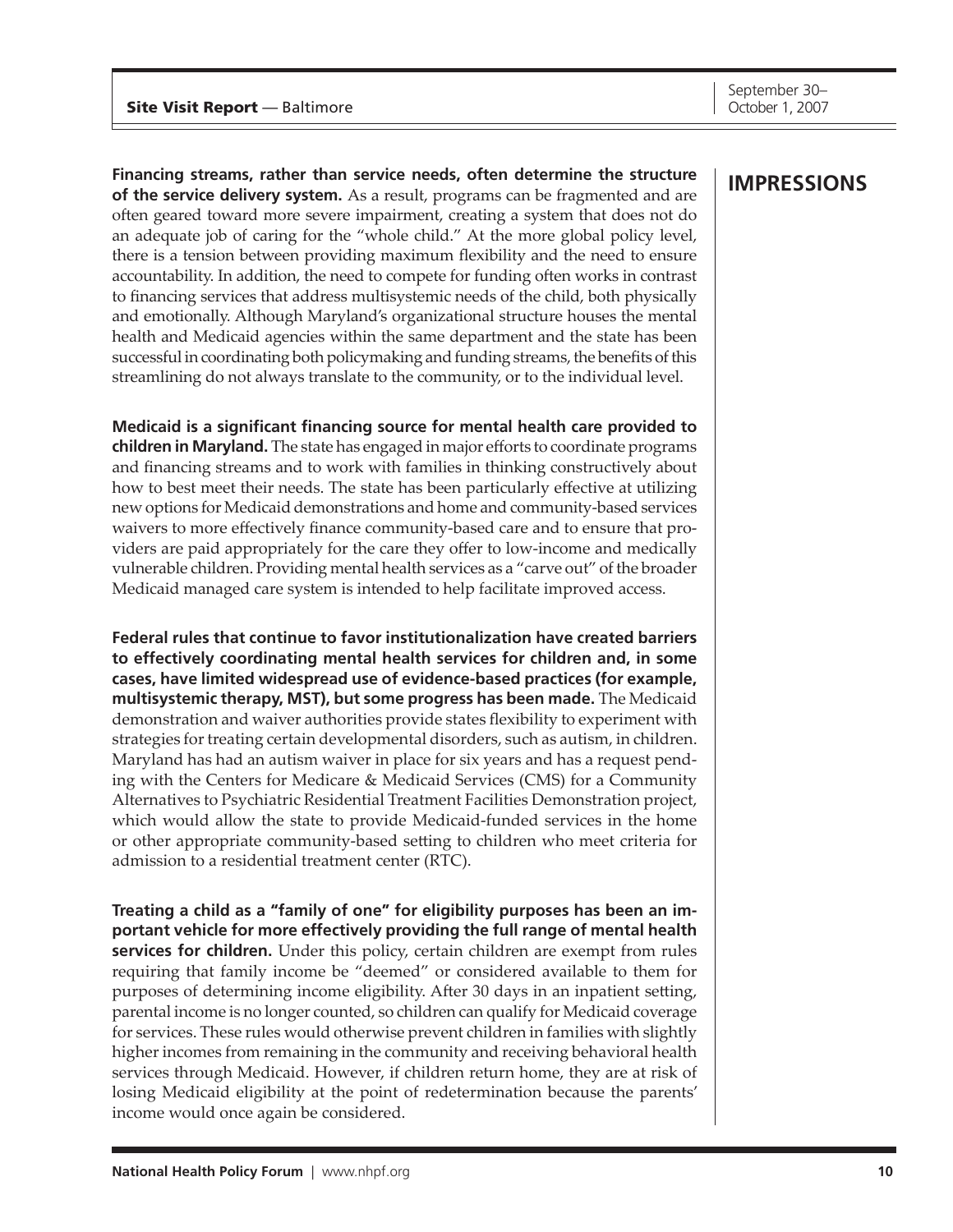#### **Balancing the Continuum**

**Although community-based care options are desirable, consumer friendly, and consistent with current policy objectives, inpatient and acute care services play a critical role for children in crisis.** Because reimbursement policies remain largely focused on these "deep end" services, they may prevent the communitybased network from being adequately supported. The financial frailty of many small organizations engaged in outreach, mentoring, and family support was alluded to, but time did not permit exploration of this subject in depth. It seems clear that the state and the county are very supportive of such programs, but it does not seem likely that the state will be able to provide the types and levels of funding and other assistance that might bring these efforts to a scale that will meet the level of existing need.

**Limited outcomes data is available to support the efficacy of many existing care strategies; further effort is needed to spur the adoption and financing of evidence-based behavioral health treatments for children.** Evidence-based strategies for mental health are still at the development stages, in many cases due to a lack of financial support and adequate attention to the issues.

**Baltimore is home to two of the premier facilities known nationally for providing behavioral health services for children and adolescents; however, it is important to note that such facilities are not typical of all communities.**  Sheppard Pratt and the Kennedy Krieger Institute happen to be two of the most respected providers of behavioral health services in the country. Less appreciated, perhaps, is the degree to which both institutions have worked to augment state and local efforts to deliver care along a broader continuum of outpatient sites. Baltimore and its citizens are fortunate to have these two organizations available as major resources for intensive and high-quality treatments.

### **IMPRESSIONS**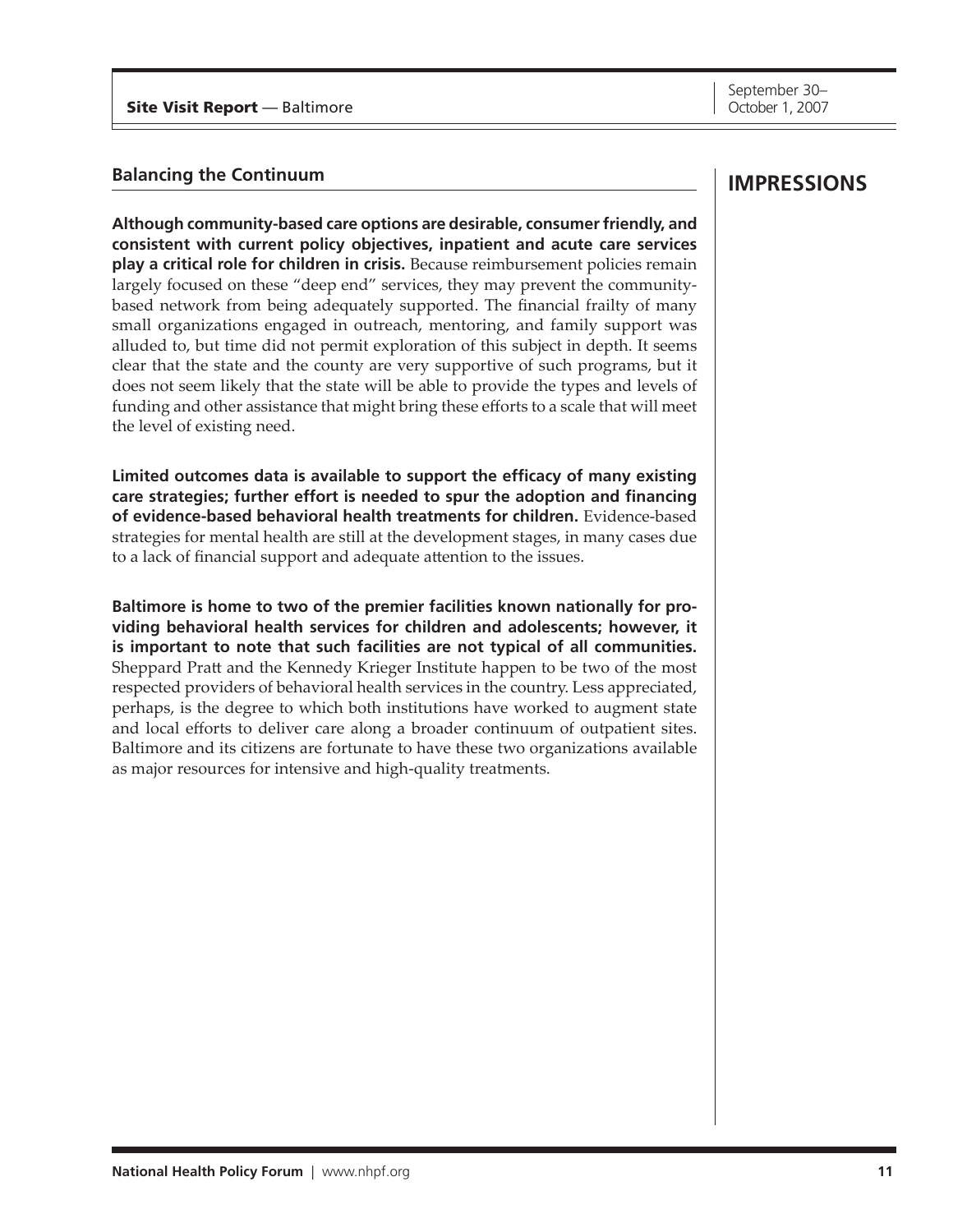### <span id="page-10-0"></span>**Sunday, September 30, 2007**

|           | Sunday, September 30, 2007                                                                                                                                                                                                                                                   | <b>AGENDA</b> |
|-----------|------------------------------------------------------------------------------------------------------------------------------------------------------------------------------------------------------------------------------------------------------------------------------|---------------|
| 3:30 pm   | Check-in and Registration [Admiral Fell Inn, 888 South Broadway]                                                                                                                                                                                                             |               |
| $4:00$ pm | Welcome and Site Visit Overview [Admiral I, Admiral Fell Inn]                                                                                                                                                                                                                |               |
|           | Judith D. Moore, Senior Fellow, National Health Policy Forum<br><b>Jennifer Ryan, Principal Policy Analyst, National Health Policy</b><br>Forum                                                                                                                              |               |
|           | Christopher Loftis, PhD, Research Associate, National Health<br>Policy Forum                                                                                                                                                                                                 |               |
| 4:15 pm   | CHILDREN'S MEDICAID AND MENTAL HEALTH SERVICES IN<br><b>MARYLAND</b>                                                                                                                                                                                                         |               |
|           | <b>Susan Tucker, Executive Director, Office of Health Services,</b><br>Maryland Department of Health and Mental Hygiene                                                                                                                                                      |               |
|           | Al Zachik, MD, Director, Child and Adolescent Services, Mental<br>Hygiene Administration, Maryland Department of Health and<br>Mental Hygiene                                                                                                                                |               |
|           | Jane A. Walker, Executive Director, Maryland Coalition of Families<br>for Children's Mental Health                                                                                                                                                                           |               |
|           | How are behavioral health services for children organized and<br>financed in Maryland? How is Maryland different from other<br>states?                                                                                                                                       |               |
|           | ■ What percentage of the state's child population is covered by<br>Medicaid and other public programs? How does the prevalence<br>of mental disorders in the Medicaid population compare to that in<br>the general population?                                               |               |
|           | How does Maryland's Mental Health Administration interact<br>with the Office of Health Services at the state level and with the<br>local core service agencies in the city of Baltimore?                                                                                     |               |
|           | $\blacksquare$ What is the provider mix in the public mental health system,<br>and how has provider participation changed over time? What<br>factors contribute to difficulties in recruiting specialty mental<br>health providers?                                          |               |
|           | ■ What are the state's current priorities in behavioral health<br>financing and delivery? What appear to be the most promising<br>strategies for improving outcomes while controlling behavioral<br>health care costs? Are these goals synergistic or mutually<br>exclusive? |               |
|           | Agenda / continued >                                                                                                                                                                                                                                                         |               |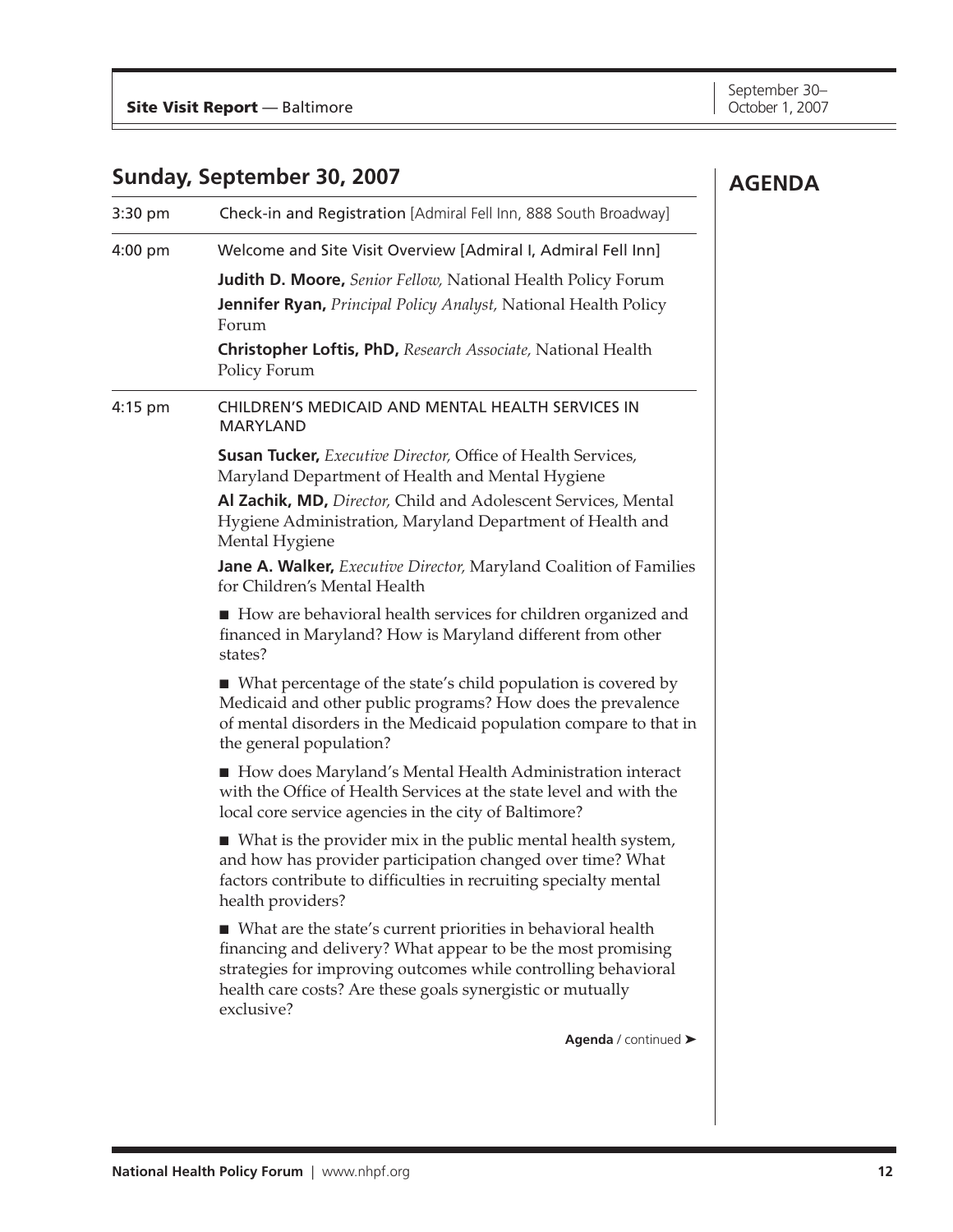#### **Sunday, September 30, 2007** / continued

| Sunday, September 30, 2007 / continued |                                                                                                                                                                                                                                                                                                                                                     | <b>AGENDA</b> |
|----------------------------------------|-----------------------------------------------------------------------------------------------------------------------------------------------------------------------------------------------------------------------------------------------------------------------------------------------------------------------------------------------------|---------------|
| 5:15 pm                                | <b>MENTAL HEALTH TRANSFORMATION</b>                                                                                                                                                                                                                                                                                                                 |               |
|                                        | Daryl C. Plevy, JD, Director, Maryland Mental Health Transformation<br>Office, Maryland Department of Health and Mental Hygiene                                                                                                                                                                                                                     |               |
|                                        | Stephen T. Baron, Director, District of Columbia Department of<br>Mental Health                                                                                                                                                                                                                                                                     |               |
|                                        | Joshua M. Sharfstein, MD, Commissioner, Baltimore City<br>Department of Health                                                                                                                                                                                                                                                                      |               |
|                                        | ■ What are the roles and relationships between state and local<br>governments in providing health and behavioral health services<br>to children? How have these roles changed over time?                                                                                                                                                            |               |
|                                        | ■ What are the most pressing current challenges in the<br>organization and funding of mental health services in Maryland<br>and, in particular, in Baltimore? What are some examples of<br>current successes?                                                                                                                                       |               |
|                                        | ■ What are some of the federal and state tensions around<br>financing and delivery of mental health services? How do state<br>and Medicaid rules, regulations, and reimbursement practices<br>work together (or against each other) in the provision of mental<br>health services?                                                                  |               |
|                                        | ■ What is the demographic profile of children in need of behavioral<br>health services in Baltimore? How is the city working to meet the<br>special needs of this diverse population? What are the socioeconomic<br>barriers, such as lack of transportation, that inhibit individuals from<br>seeking and receiving needed behavioral health care? |               |
| 6:15 pm                                | <b>Break/Cocktail Reception</b>                                                                                                                                                                                                                                                                                                                     |               |
| 7:00 pm                                | Dinner [Captain's Room]                                                                                                                                                                                                                                                                                                                             |               |
|                                        | <b>Monday, October 1, 2007</b>                                                                                                                                                                                                                                                                                                                      |               |
| 7:30 am                                | Breakfast available [Admiral I]                                                                                                                                                                                                                                                                                                                     |               |
| $8:30$ am                              | SCHOOL DAYS: EXPLORING BEHAVIORAL HEALTH SERVICES IN<br>SCHOOL-BASED SETTINGS                                                                                                                                                                                                                                                                       |               |
|                                        | Jacquelyn Duval-Harvey, PhD, Director, Community-Based<br>Services, Division of Child and Adolescent Psychiatry, Johns<br><b>Hopkins University</b>                                                                                                                                                                                                 |               |
|                                        |                                                                                                                                                                                                                                                                                                                                                     |               |

**Mark D. Weist, PhD,** *Director,* Center for School Mental Health Assistance, University of Maryland School of Medicine

**Agenda** / continued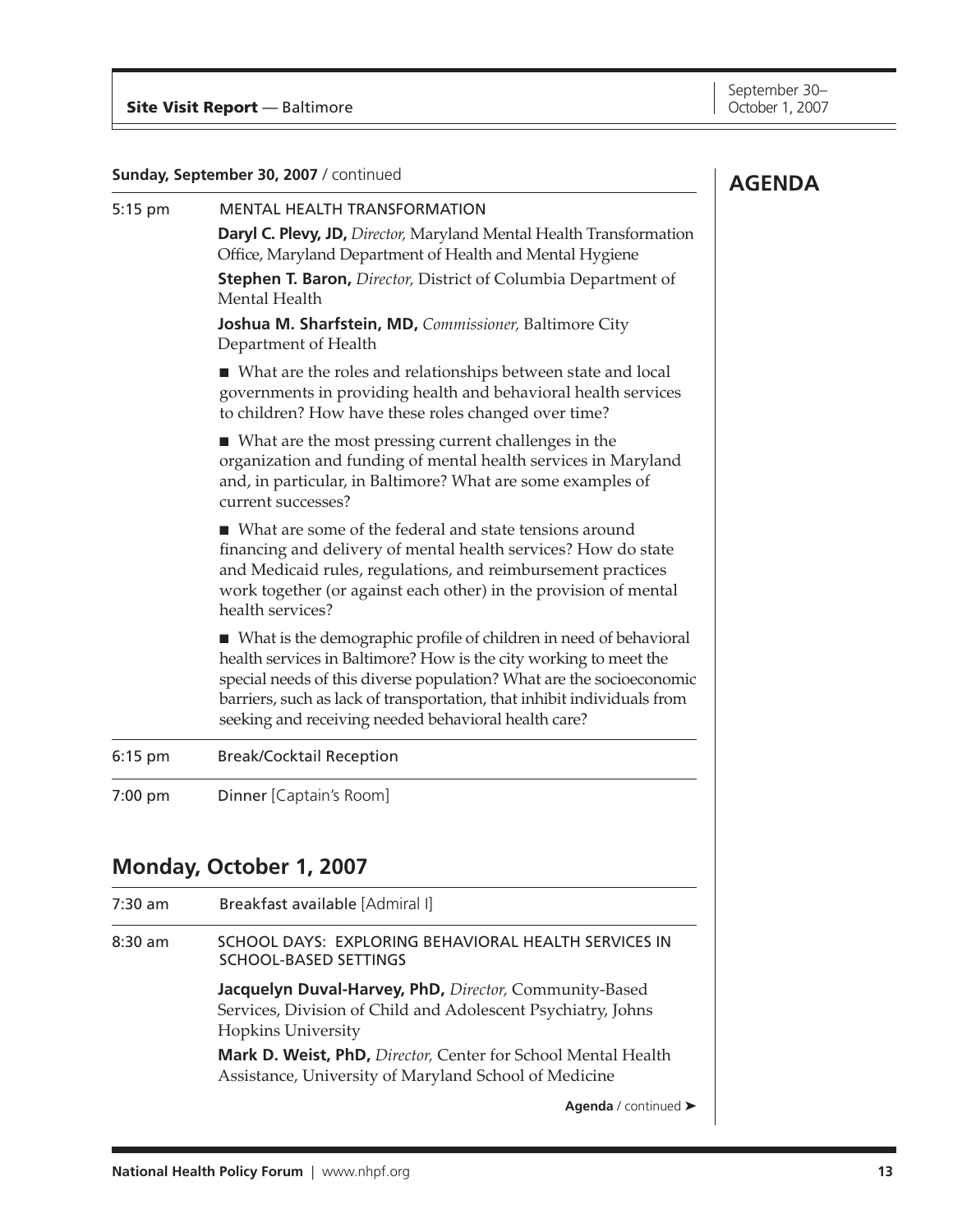**Monday, October 1, 2007** / continued

### 8:30 am SCHOOL DAYS…continued **Phoebe Shorter,** *Principal (retired),* Franklin Square Middle School (#95)

What are the most prevalent behavioral health conditions among children in Baltimore city schools? What factors contribute to the high incidence of certain conditions?

■ What kinds of behavioral and mental health interventions can be effectively delivered on school campuses, and what types of needs cannot be met in this setting?

How are behavioral health services in schools funded, and what are some of the federal, state, and local school district tensions in financing services?

■ What kinds of providers are needed to meet the varying behavioral health needs of children in mainstream classrooms? And how do these providers coordinate with other providers and services in the community?

What efforts are under way to expand school-based mental health programs in Baltimore City? What are some of the challenges that have emerged? To what extent do existing fiscal incentives discourage broader adoption of school-based mental health services?

■ Are special considerations necessary to adapt behavioral services for poor, vulnerable, and racially and ethnically diverse children? How do language and cultural issues affect access to mental health services?

9:30 am Bus Departure — Kennedy Krieger Institute, Fairmount Campus [1750 E. Fairmount Avenue] 10:00 am ALTERNATIVE PLACEMENTS: HIGH-INTENSITY SPECIAL EDUCATION SERVICES **Lainy LeBow Sachs,** *Vice President for External Relations,* Kennedy Krieger Institute **David Stone,** *Director of Operations,* Kennedy Krieger Institute **Linda Brandenburg,** *Director of School Autism Services,* Kennedy Krieger Institute **Patrick Millard,** *Director of Education,* Fairmount Campus, Kennedy Krieger Institute **Aaron E. Parsons,** *Director of Education,* Greenspring Campus, Kennedy Krieger Institute

**Agenda** / continued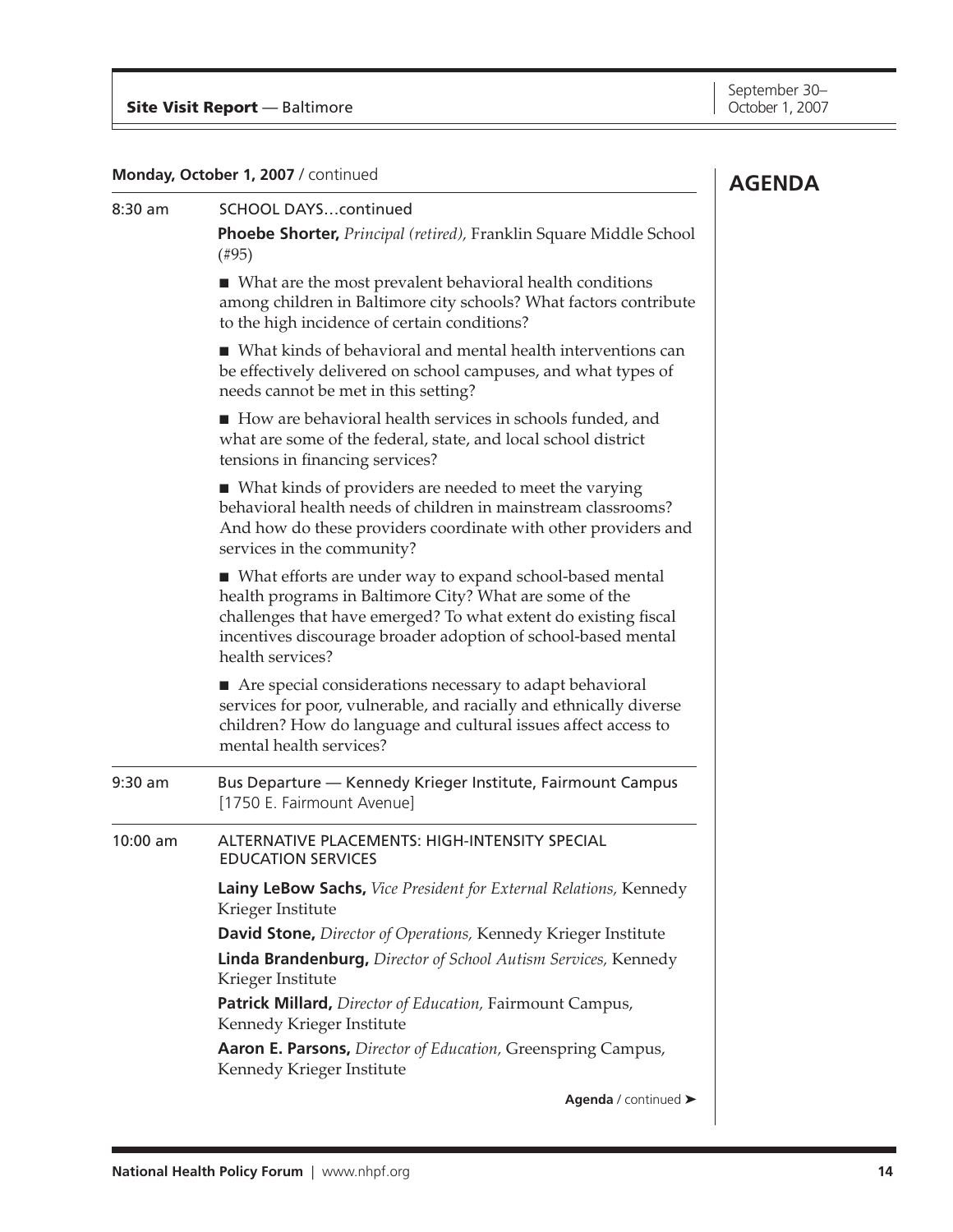#### **Monday, October 1, 2007** / continued

|          | Monday, October 1, 2007 / continued                                                                                                                                                                                                                                                                              | <b>AGENDA</b> |
|----------|------------------------------------------------------------------------------------------------------------------------------------------------------------------------------------------------------------------------------------------------------------------------------------------------------------------|---------------|
| 10:00 am | <b>ALTERNATIVE PLACEMENTScontinued</b>                                                                                                                                                                                                                                                                           |               |
|          | ■ What kinds of services do children with developmental<br>disabilities, such as autism or serious emotional disorders, receive<br>in alternative school placements? How are the services provided<br>in a school like Kennedy Krieger different from what can be<br>provided in the traditional school setting? |               |
|          | ■ What kind of staff expertise and experience are required to<br>serve children with special needs in alternative school settings?                                                                                                                                                                               |               |
|          | ■ What are the benefits of integrating social, medical, and mental<br>health services? Are costs greatly increased in this model? Why, or<br>why not?                                                                                                                                                            |               |
|          | ■ How are high-intensity special education services financed,<br>and what proportion of these services is reimbursed by Medicaid?                                                                                                                                                                                |               |
|          | ■ What are the outcomes of children served in alternative<br>special education settings? How many children are eventually<br>mainstreamed back to public schools?                                                                                                                                                |               |
| 11:30 am | Bus Departure for Lunch - Maryland Coalition of Families for<br>Children's Mental Health [2701 North Charles Street]                                                                                                                                                                                             |               |
| Noon     | WRAPAROUND BALTIMORE: SERVING FAMILIES WHERE THEY LIVE                                                                                                                                                                                                                                                           |               |
|          | <b>Jane A. Walker,</b> <i>Executive Director</i> , Maryland Coalition of Families<br>for Children's Mental Health                                                                                                                                                                                                |               |
|          | Gerry Grimm, Fiscal Strategies Specialist, Family League of<br><b>Baltimore City</b>                                                                                                                                                                                                                             |               |
|          | ■ What is the role of the Maryland Coalition of Families for<br>Children's Mental Health? What types of families are served by<br>the organization?                                                                                                                                                              |               |
|          | ■ What is "Wraparound" and what is the history of this service<br>delivery model? How do families access wraparound services,<br>and what have been their experiences?                                                                                                                                           |               |
|          | How is the right service mix chosen and how are services<br>coordinated with families and providers?                                                                                                                                                                                                             |               |
|          | ■ How is wraparound financed and what have been the successes<br>and challenges of this emphasis on community-based options?                                                                                                                                                                                     |               |
|          | $\blacksquare$ What steps have been taken in Maryland to expand and/or<br>improve the capacity of the mental health system?                                                                                                                                                                                      |               |
|          | ■ What are some challenges to leveraging funding streams to<br>meet the service needs of families?                                                                                                                                                                                                               |               |
|          | Agenda / continued >                                                                                                                                                                                                                                                                                             |               |
|          |                                                                                                                                                                                                                                                                                                                  |               |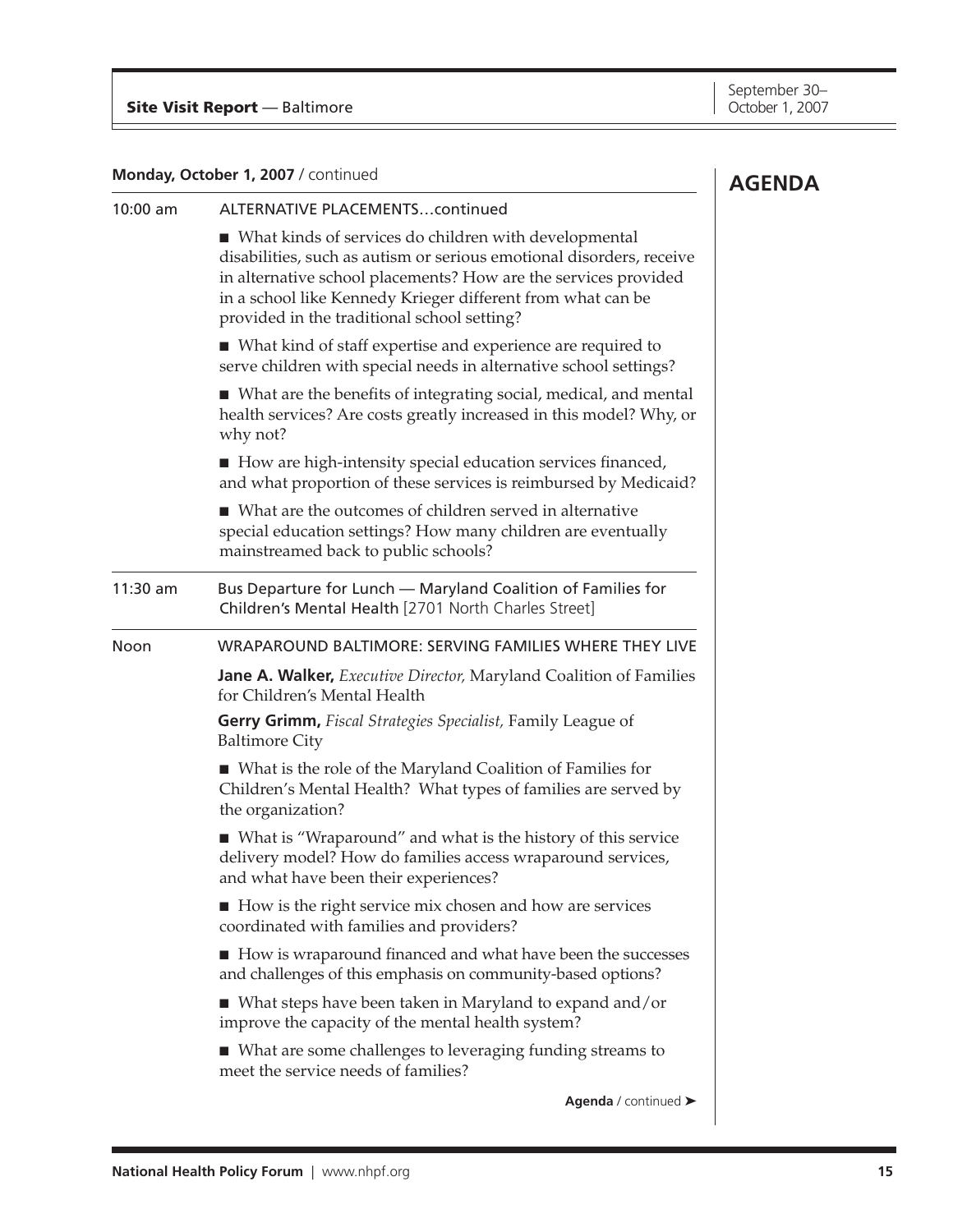#### **Monday, October 1, 2007** / continued

|           | Monday, October 1, 2007 / continued                                                                                                                                                                                                                            | <b>AGENDA</b> |
|-----------|----------------------------------------------------------------------------------------------------------------------------------------------------------------------------------------------------------------------------------------------------------------|---------------|
| 1:00 pm   | Bus Departure - Sheppard Pratt Health System<br>[6501 North Charles Street]                                                                                                                                                                                    |               |
| $1:30$ pm | CARING FOR CHILDREN IN CRISIS: INPATIENT AND<br><b>DAY HOSPITAL SETTINGS</b>                                                                                                                                                                                   |               |
|           | <b>Steven S. Sharfstein, MD, President and Chief Executive Officer,</b><br>Sheppard Pratt Health System                                                                                                                                                        |               |
|           | Michael A. Bogrov, MD, Services Chief, Child Unit, Child and<br>Adolescent Services, Sheppard Pratt Health System                                                                                                                                              |               |
|           | Meena Vimalananda, MD, Medical Director, Child and Adolescent<br>Services, Sheppard Pratt Health System                                                                                                                                                        |               |
|           | <b>Bonnie B. Katz, Vice President, Corporate Business Development,</b><br>Sheppard Pratt Health System                                                                                                                                                         |               |
|           | ■ What types of situations result in placement in inpatient and<br>residential psychiatric care settings?                                                                                                                                                      |               |
|           | ■ What kinds of services are received in inpatient psychiatric<br>hospitals? In day hospital settings? In residential treatment<br>settings? What is a typical length of stay in each of these settings,<br>and what factors influence how long a child stays? |               |
|           | ■ How do inpatient and residential services fit into the overall<br>behavioral health system?                                                                                                                                                                  |               |
|           | How many children are served in inpatient and residential<br>settings at Sheppard Pratt Health System? What is the hospital<br>budget? What is the payer mix?                                                                                                  |               |
|           | How are children and adolescents transitioned back into the<br>community and linked with community-based providers upon<br>discharge? What are some of the special considerations for<br>children in the child welfare system?                                 |               |
| $2:15$ pm | Tours of inpatient hospital, residential treatment center, and day<br>hospital                                                                                                                                                                                 |               |
| $3:00$ pm | Bus Departure - Admiral Fell Inn [888 South Broadway]                                                                                                                                                                                                          |               |
| 3:30 pm   | OPERATION SAFE KIDS: HOPE FOR THE FUTURE [Captain's Room]                                                                                                                                                                                                      |               |
|           | <b>Catherine Fine, Director, Operation Safe Kids, Baltimore City</b><br>Department of Health                                                                                                                                                                   |               |
|           | Additional panelists will include representatives from the<br>Departments of Social Services, Child Welfare, Juvenile Justice,<br>and Mental Health                                                                                                            |               |
|           | Agenda / continued >                                                                                                                                                                                                                                           |               |

 $\overline{\phantom{a}}$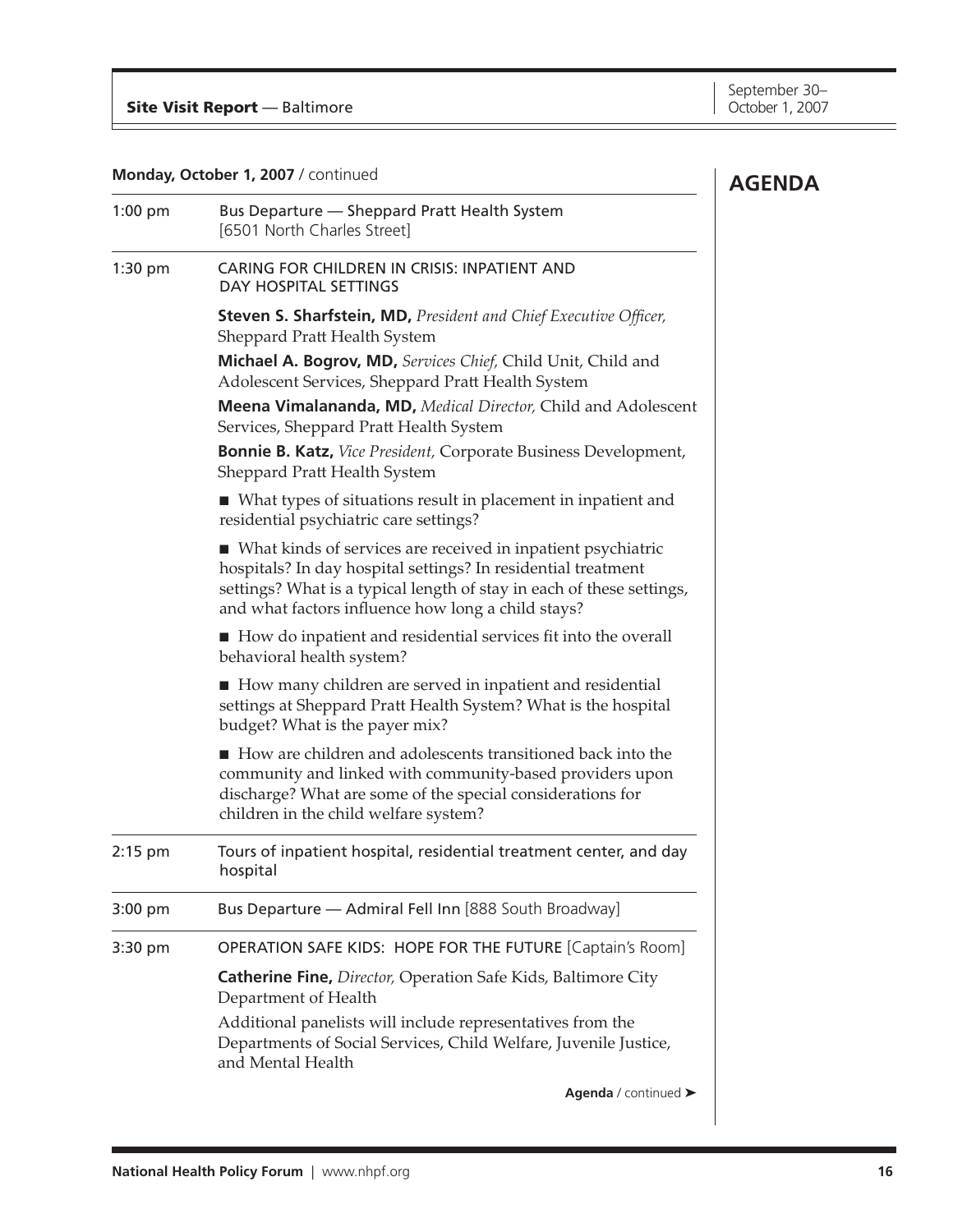| Monday, October 1, 2007 / continued |                                                                                                                                                                                | <b>AGENDA</b> |
|-------------------------------------|--------------------------------------------------------------------------------------------------------------------------------------------------------------------------------|---------------|
| 3:30 pm                             | <b>OPERATION SAFE KIDScontinued</b>                                                                                                                                            |               |
|                                     | ■ What is Operation Safe Kids? How and why was the concept<br>developed?                                                                                                       |               |
|                                     | $\blacksquare$ What are some common factors that result in children and<br>adolescents being at risk for incarceration or dropping out of<br>school?                           |               |
|                                     | ■ What role does Operation Safe Kids play in coordinating<br>services for at risk children and adolescents?                                                                    |               |
|                                     | What are some of the tensions between state and local core<br>service agencies that oversee behavioral health, foster care and<br>juvenile justice systems for these children? |               |
|                                     | • What types of performance metrics can be used to ensure<br>that services are effectively coordinated and lead to improved<br>outcomes?                                       |               |
| 4:30 pm                             | <b>LOOKING TO THE FUTURE: KEY PRIORITIES</b>                                                                                                                                   |               |
|                                     | John M. Colmers, Secretary, Maryland Department of Health and<br>Mental Hygiene                                                                                                |               |
| 5:15 pm                             | Adjournment                                                                                                                                                                    |               |
|                                     |                                                                                                                                                                                |               |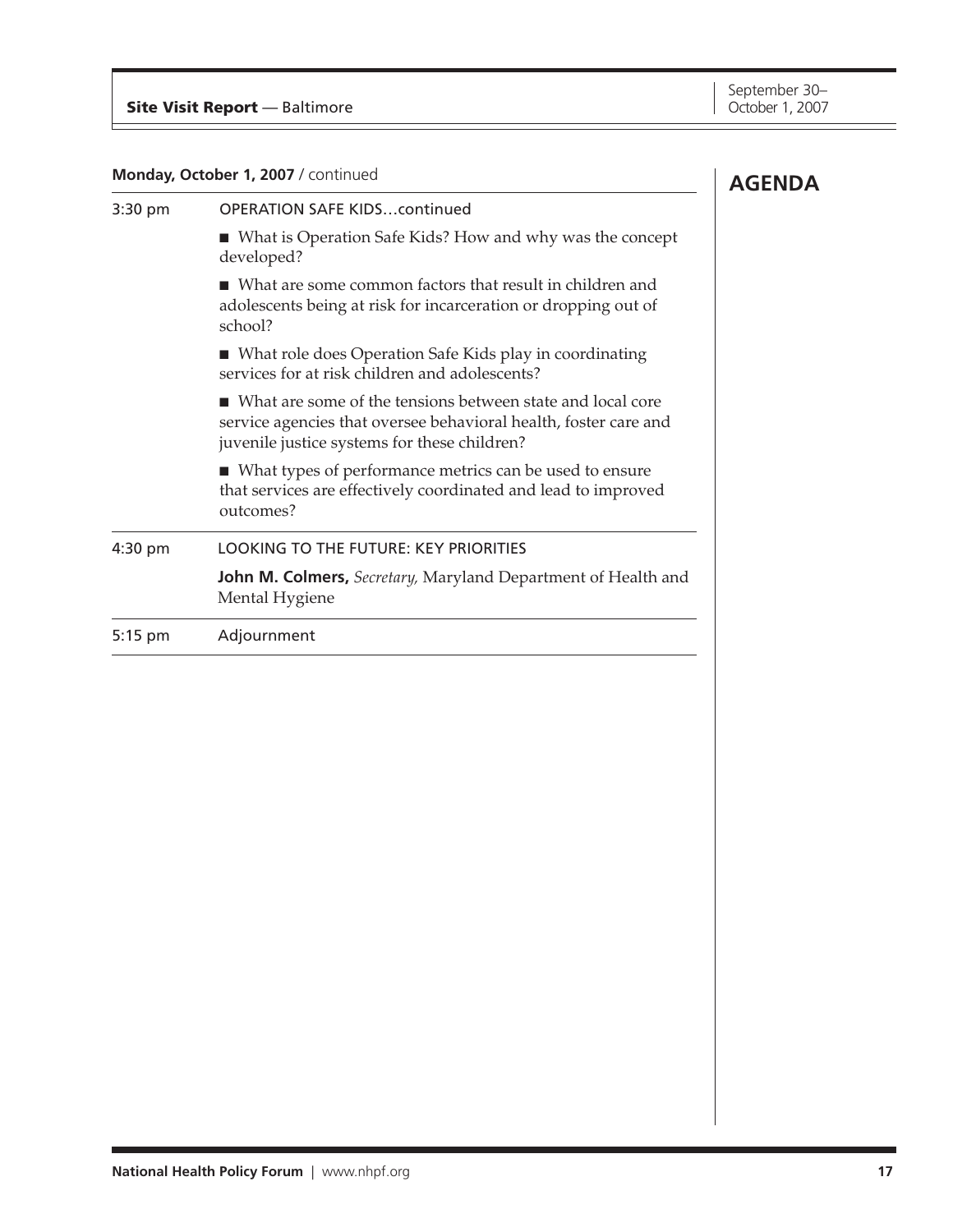# <span id="page-16-0"></span>Federal Participants

#### **Irma E. Arispe, PhD**

*Assistant Director for Life Sciences Acting Assistant Director for Social and Behavioral Sciences* Office of Science and Technology Policy The White House

#### **Sheila Avruch**

*Assistant Director* Program Administration and Integrity Issues U.S. Government Accountability Office

#### **Peter Bernardy**

*Program Analyst* Office of Budget Office of the Assistant Secretary for Resources and Technology U.S. Department of Health and Human **Services** 

#### **Ondrea Clay**

*Health Insurance Specialist* Disabled and Elderly Health Programs Group Center for Medicaid and State **Operations** Centers for Medicare & Medicaid **Services** 

#### **Ralph Cordell, PhD**

*Epidemiologist* Education Sector Team National Center for Health Marketing Coordinating Center for Health Information Service Centers for Disease Control and Prevention

#### **Charlene Frizzera**

*Chief Operating Officer*  Office of the Administrator Centers for Medicare & Medicaid Services

#### **Jill Gotts**

*Special Assistant to the Director* Office of Legislation Centers for Medicare & Medicaid **Services** 

#### **Lisa Herz, PhD**

*Specialist in Social Legislation* Domestic Social Policy Division Congressional Research Service

#### **Jeff Hild, JD**

*Legislative Aide* Office of Rep. Pete Stark U.S. House of Representatives

#### **Andy Hunt**

*Project Officer* Center for Mental Health Services Substance Abuse and Mental Health Services Administration

#### **Alice Lam**

*Health Insurance Specialist* Office of Legislation Centers for Medicare & Medicaid **Services** 

#### **Dawn Nelson**

*Program Analyst* Office of Budget Office of the Assistant Secretary for Resources and Technology U.S. Department of Health and Human **Services** 

#### **Anita Panicker**

*Analyst* Office of Clinical Standards and **Ouality** Centers for Medicare & Medicaid **Services** 

#### **Rachel Post**

*Legislative Assistant* Office of Rep. Vern Ehlers U.S. House of Representatives

#### **Maria Reed**

*Technical Director* Disabled and Elderly Health Programs Group Center for Medicaid and State **Operations** Centers for Medicare & Medicaid Services

**Participants** / continued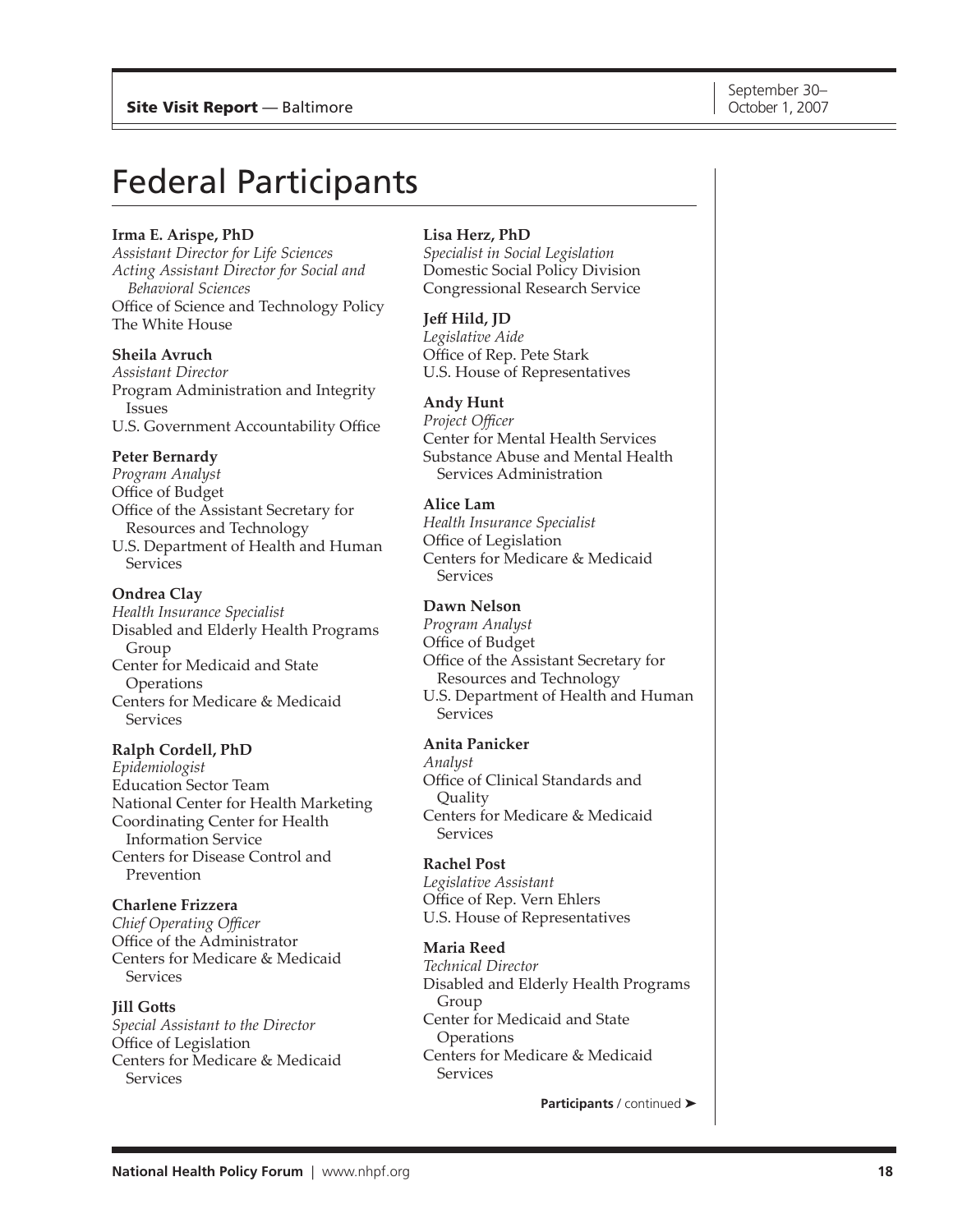#### <span id="page-17-0"></span>Site Visit Report — Baltimore **October 1, 2007** Number 1, 2007

#### **Federal Participants** / continued

#### **Andrea Richardson**

*Senior Analyst* U.S. Government Accountability Office

**Eileen Salinsky** *Vice President for Program and Strategy* Grantmakers In Health

**Andy Schneider, JD** *Chief Health Counsel (D)* Committee on Oversight and Government Reform U.S. House of Representatives

**Mona Shah, JD** *Professional Staff Member* Office of Sen. Barbara Mikulski U.S. Senate

**Emilie Stoltzfus** *Specialist in Social Legislation*

Domestic Social Policy Division Congressional Research Service

#### **Erin Sutton**

*Health Insurance Specialist* Office of Legislation Centers for Medicare & Medicaid **Services** 

**Herbert Thomas**

*Health Insurance Specialist* Disabled and Elderly Health Program Group Center for Medicaid and State **Operations** Centers for Medicare & Medicaid **Services** 

**Amy Thornton**

*Fellow*

Committee on Ways and Means U.S. House of Representatives

### **participants**

### Forum Staff

**Judith Miller Jones** *Director*

**Judith D. Moore** *Senior Fellow*

**Jennifer Ryan** *Principal Policy Analyst* **Jessamy Taylor** *Principal Policy Analyst*

**Christopher Loftis, PhD** *Research Associate*

**Marcia Howard** *Program Associate*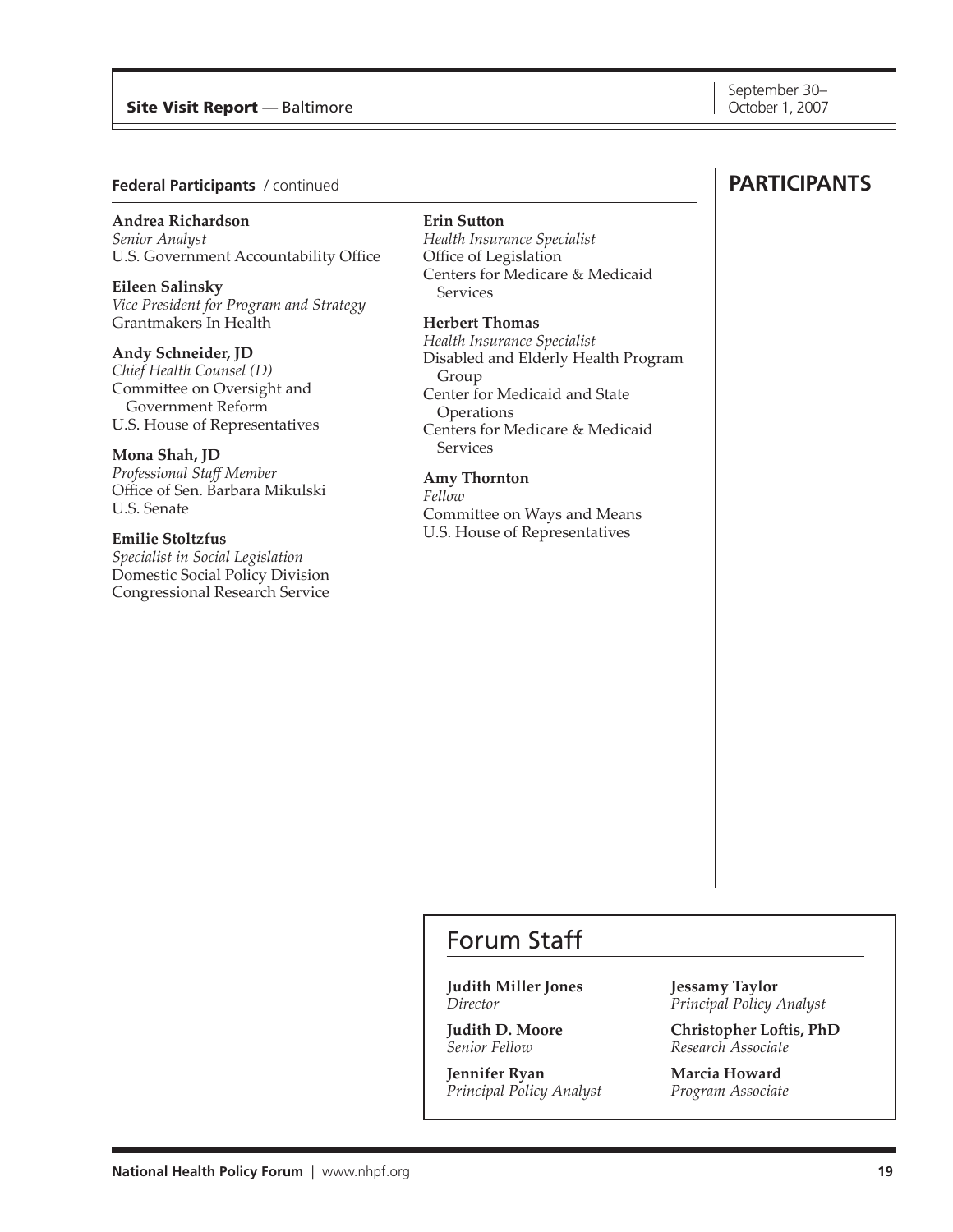# <span id="page-18-0"></span>Biographical Sketches Federal Participants

**Irma Arispe, PhD,** is assistant director for life sciences and acting assistant director for social and behavioral sciences at the White House Office on Science and Technology Policy (OSTP). In her capacity as assistant director, she represents OSTP on National Science and Technology Council subcommittees and interagency working groups in the areas of biotechnology, social and behavioral sciences, scientific collections, and education. In addition, Dr. Arispe currently represents OSTP as ex-officio member of the National Math Panel, the National Cancer Advisory Board, and the U.S.-E.C.Task Force on Biotechnology Research. Before joining OSTP, Dr. Arispe was the associate director for science in the Division of Health Care Statistics at the Centers for Disease Control and Prevention's National Center for Health Statistics (NCHS). While there, she was responsible for oversight of scientific issues for the National Health Care Survey, a family of provider and establishment-based surveys that collect information about the characteristics of the health care system and utilization of ambulatory, inpatient, and long-term care services. Dr. Arispe also worked to establish the NCHS/AcademyHealth Health Policy Fellowship, a program to foster collaboration between NCHS staff and visiting scholars. Before joining NCHS, Dr. Arispe worked as director of evaluation research at the Johns Hopkins Bayview Medical Center. Before that, she worked at the Agency for Health Care Policy and Research (now AHRQ) on the development of evidence-based clinical performance measures. Dr. Arispe received her PhD degree from the Johns Hopkins School of Hygiene and Public Health (now the Johns Hopkins Bloomberg School of Public Health), in the Department of Health Policy and Management.

**Sheila Avruch** has been an assistant director for health care issues at the Government Accountability Office (GAO) for the last 10 years and was an analyst at GAO for 11 years before that. She is responsible for managing a broad portfolio of work related to management of the Medicare program, the Centers for Medicare & Medicaid Services, and the Centers for Disease Control and Prevention and other issues. One of her current engagements is to evaluate services for young adults with mental illness. In fiscal year 2001, Ms. Avruch's work on deaths and injuries associated with the use of restraint and seclusion in facilities for individuals with mental illness or mental retardation was influential on legislation to protect patients with mental health problems from improper restraint and seclusion use. Her work was also influential in passage of provisions in the Balanced Budget Act of 1997 that established Title XXI of the Social Security Act—the State Children's Health Insurance Program.

**Peter Bernardy** is a program analyst in the U.S. Department of Health and Human Services (HHS) Office of Budget. His portfolio currently includes the programmatic and administrative activities of the Substance Abuse and Mental Health Services Administration and has previously included the activities of the Administration for Children and Families and the Health Resources and Services Administration.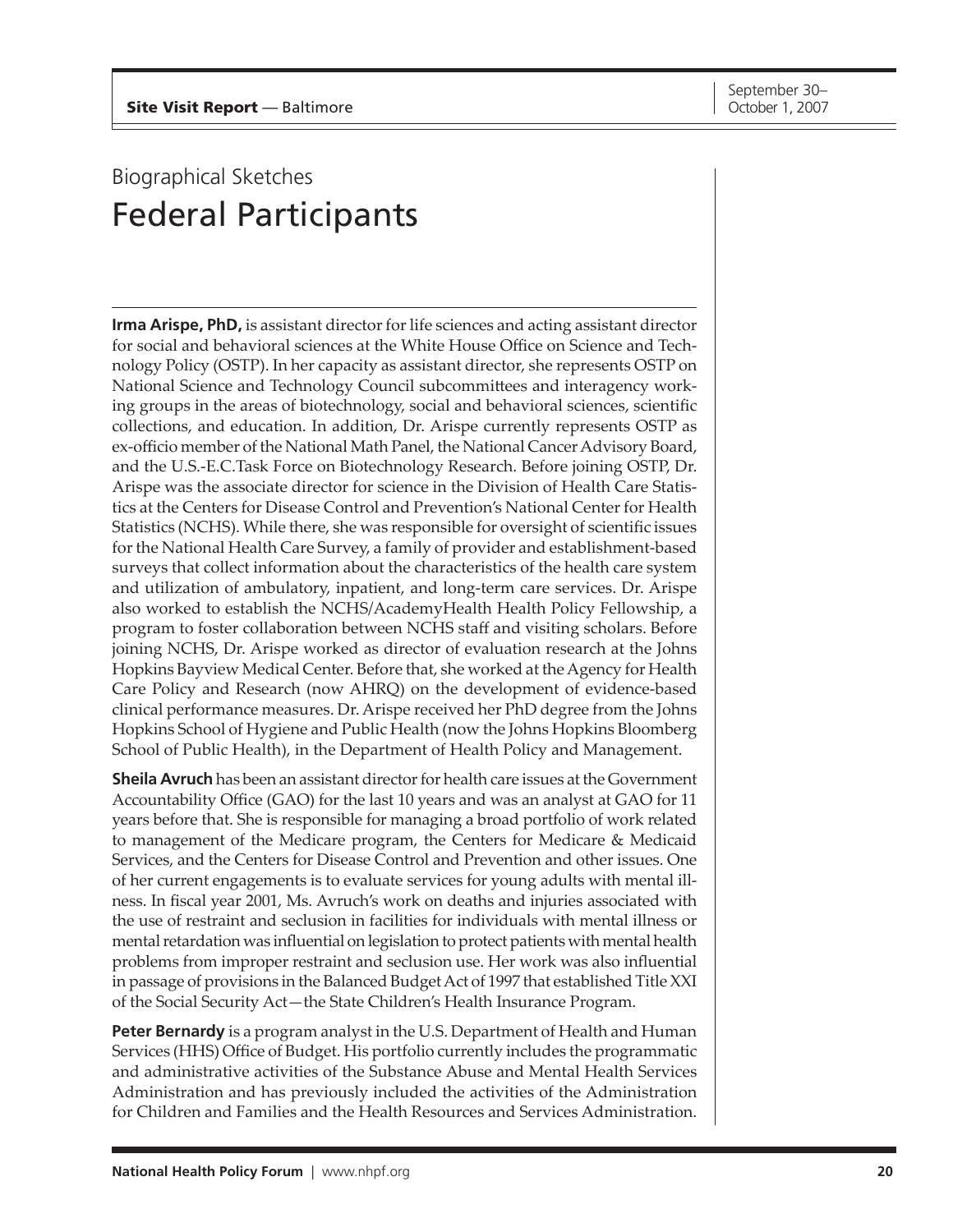A native of Minnesota, Mr. Bernardy is the author of a capstone paper entitled "Savings to Minnesota Education System from High Quality Preschool," which he wrote while pursuing his master of public policy degree from the Hubert H. Humphrey Institute of Public Affairs.

**Ondrea Clay** is a health insurance specialist in the Division of Community and Institutional Services within the Disabled and Elderly Health Programs Group (DEHPG) of the Center for Medicaid and State Operations at the Centers for Medicare & Medicaid Services. She works with the Denver Regional Office to review and approve 1915(c) Home and Community-Based Services Waiver applications and state plan amendments. Before joining DEHPG, Ms. Clay worked for seven years in the Private Health Insurance Group, where her responsibilities included enforcement and outreach for the Health Insurance Portability and Accountability Act (HIPAA) as it relates to both the group and individual insurance markets and the Consolidated Omnibus Reconciliation Act (COBRA) as it relates to nonfederal government entities.

**Ralph Cordell, PhD,** is an epidemiologist on the education team in the Division of Partnerships and Strategic Alliances at the Centers for Disease Control and Prevention (CDC), where he is involved in developing programs dealing with out-of-home child care. He also promotes collaborations between various groups at CDC and the child care community. Dr. Cordell is a member of the Healthy Institutions Goal Team, part of the CDC restructuring process, and is committed to increasing CDC's leadership role in both out-of-home child care and educational and residential facilities for the developmentally disabled. Before joining CDC in 1992, he served as director of the Communicable Disease Control Division with the Cook County Department of Public Health in Illinois. There he was involved with a number of outbreaks and communicable disease issues in various residential and educational settings for the developmentally disabled. Dr. Cordell is a part-time instructor in the Georgia State University Biology Department, where he teaches courses in introductory biology, microbiology, and invertebrate zoology. He received his PhD degree in epidemiology from the University of Illinois School of Public Health.

**Charlene Frizzera** is the chief operating officer of the Centers for Medicare & Medicaid Services (CMS), where she is responsible for overseeing the day-to-day operational activities and the integration and execution of new program initiatives CMS-wide, including the agency's regional offices. Previously, Ms. Frizzera was the deputy director of the Center for Medicaid and State Operations (CMSO) of CMS, which serves as the focal point for all interactions with states and local governments. She provided leadership in the development and implementation of national policies governing Medicaid, survey and certification, the State Children's Health Insurance Program, and the insurance reform provisions of the Health Insurance Portability and Accountability Act. Ms. Frizzera also served as regional administrator of CMS' Philadelphia Regional Office, which is responsible for direct oversight of Medicare and Medicaid contractors for Pennsylvania, Maryland, Delaware, Virginia, West Virginia, and the District of Columbia. During her tenure at CMS, Ms. Frizzera has been recognized for her contributions to the agency's mission and has been the recipient of the Health Care Financing Administration Leadership Award and the Secretary of Health and Human Services Distinguished Service Award. In October 2003 and in October 2006, she also received the Presidential Rank Award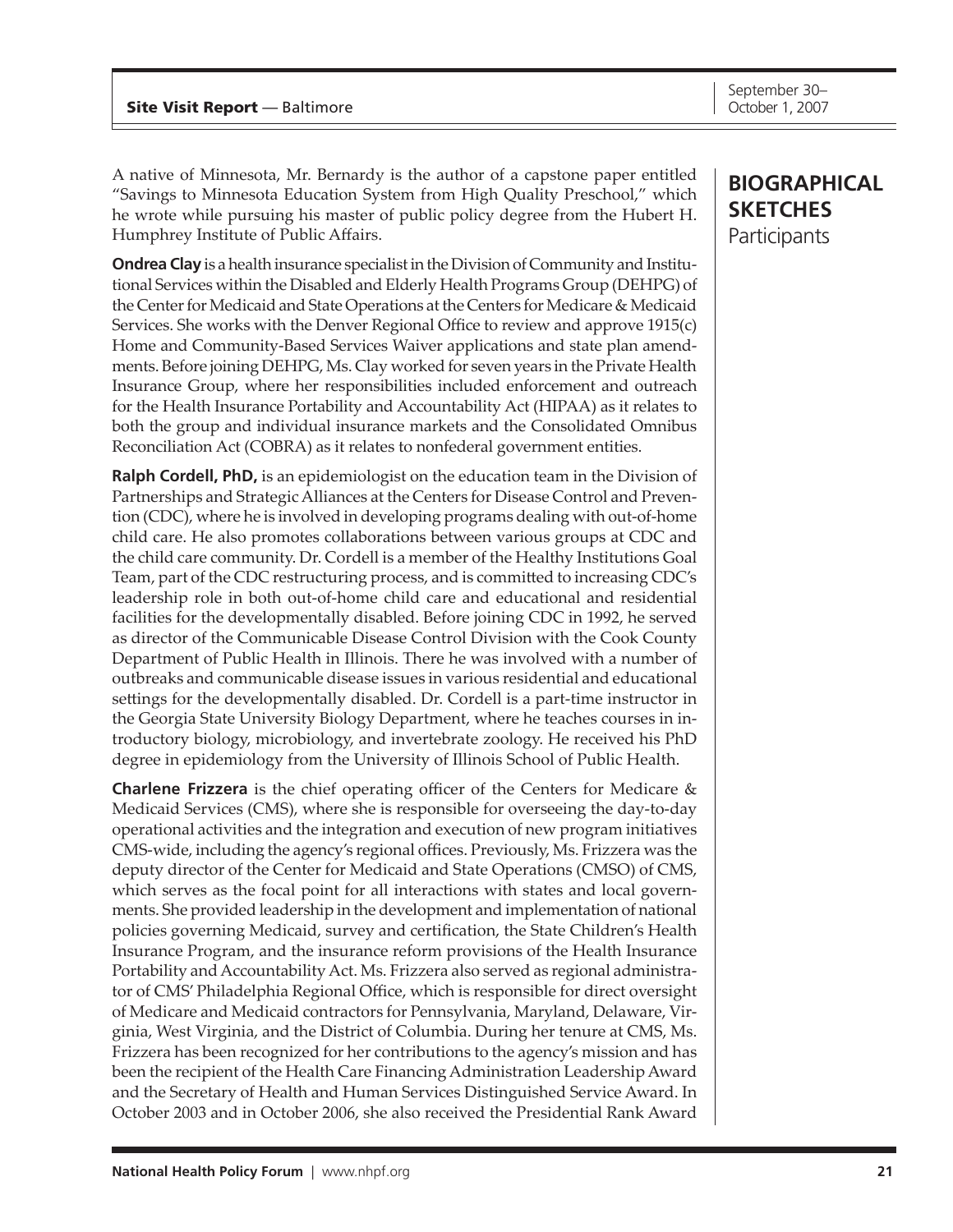for Distinguished Executives, which is selectively given annually to only 50 Senior Executive Service managers in the federal government.

**Jill Gotts** is special assistant to the director of the Office of Legislation in the Centers for Medicare & Medicaid Services (CMS). Before joining the Office of Legislation, Ms. Gotts worked on policy development and implementation of the Medicare Part D low-income subsidy program. She joined CMS in 2002 as a presidential management fellow and has had rotational assignments to CMS' Center for Medicaid and State Operations, the Office of the Assistant Secretary for Planning and Evaluation in the Department of Health and Human Services, and the Senate Finance Committee. She holds an undergraduate degree from the University of Michigan and an MPH degree from Columbia University.

**Elicia (Lisa) Herz, PhD,** is a specialist in social legislation in the Domestic Social Policy Division at the Congressional Research Service (CRS). Her primary areas of expertise include Medicaid (eligibility and benefits for children, families, and pregnant women; financing; and managed care), and the State Children's Health Insurance Program (all issues). Before joining CRS in 1998, Ms. Herz was an analyst with The MEDSTAT Group, a private health care research consulting firm. She has over 25 years of experience in the health care field. Ms. Herz holds a PhD degree from Loyola University of Chicago.

**Jeff Hild, JD,** is a legislative aide in the office of Rep. Pete Stark (D-CA). Mr. Hild joined Congressman Stark's staff in July 2006. Mr. Hild's portfolio includes the Subcommittee on Income Security and Family Support of the Committee on Ways and Means, with a focus on education, housing, and Social Security issues. Previously, Mr. Hild practiced law in Maryland and at the Homeless Persons Representation Project, where he represented indigent clients in public benefits, housing, and civil rights matters. Mr. Hild is a graduate of St. Mary's College of Maryland and the University of Baltimore School of Law.

**Andy Hunt** joined the Substance Abuse and Mental Health Services Administration (SAMHSA) in May 2006 as a public health advisor for the Center for Mental Health Services' Child and Adolescent Family Branch. Before joining SAMHSA, Mr. Hunt was with the Indian Health Service (IHS) for 15 years, where he most recently completed a five-year assignment at the National Indian Child Welfare Association in Portland, Oregon. While there, he provided children's mental health systems consultation and onsite technical assistance to tribes across the country. From 1991 to 2000, Mr. Hunt was in a series of IHS assignments at tribally operated health centers and Urban Indian organizations in the Pacific Northwest, where he provided direct mental health services and managed a tribal mental health program. He is a licensed independent clinical social worker in the State of Washington and holds the rank of commander in the U.S. Public Health Service Commissioned Corps. Mr. Hunt is an enrolled member of the Lumbee Indian Tribe of North Carolina and in 2003 was the first Native American to receive the U.S. Public Health Service Social Worker of the Year award.

**Alice Lam** is a health insurance specialist in the Office of Legislation at the Centers for Medicare & Medicaid Services, where she is responsible for a portfolio of issues relating to Medicaid and the State Children's Health Insurance Program. She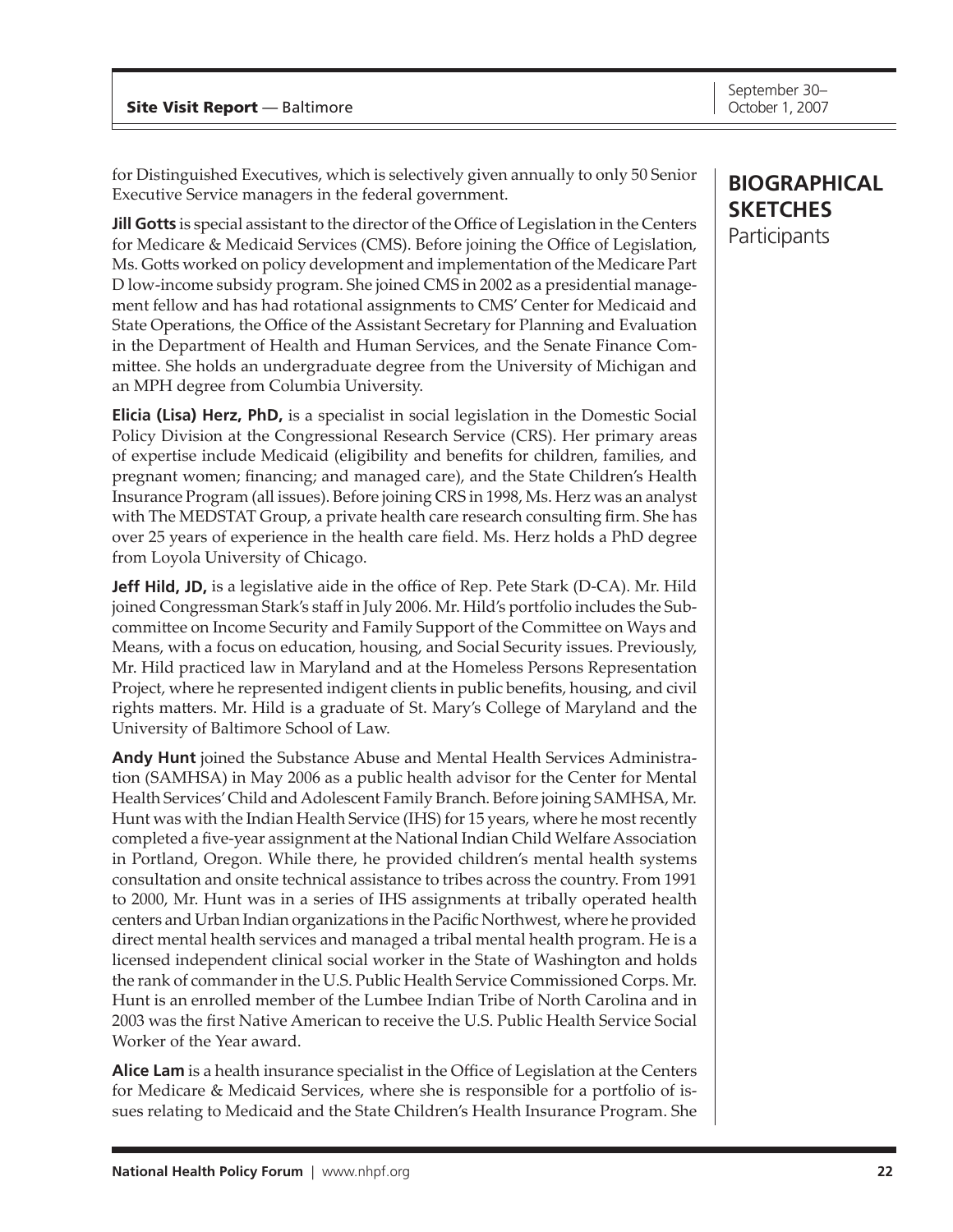began her civil service career through the Presidential Management Fellows (PMF) program and completed rotations with the Center for Children and Families at the Georgetown University Health Policy Institute, the National Academy for State Health Policy, and the U.S. Senate Committee on Health, Education, Labor, and Pensions. Ms. Lam holds a bachelor of science degree in cognitive science from the University of California, Los Angeles, and a master of public administration degree in health policy and management from the Robert F. Wagner Graduate School of Public Service at New York University. Ms. Lam completed an administrative residency at St. Vincent's Hospital in New York City.

**Dawn Nelson** is a Medicaid policy analyst in the Department of Health and Human Services' Office of Budget, where she has worked for the past four years. She specializes in Medicaid program integrity, children's health, women's health, and acute care. Ms. Nelson received a master's of public administration degree from the George Washington University, and her undergraduate degree from the University of Wisconsin at La Crosse.

**Anita Panicker** is currently the acting deputy director of the Web Project Management Group in the Office of Beneficiary Information Services in the Center for Beneficiary Choices at the Centers for Medicare & Medicaid Services (CMS). Previously at CMS, she served as a senior policy analyst in the Office of Clinical Standards and Quality and as a field supervisor for social work graduate students from the University of Maryland. A registered nurse, Ms. Panicker has held positions in a variety of health care settings, including a hospital, a nursing home, and a residential treatment center.

**Rachel Post** has served as a legislative assistant for Rep. Vern Ehlers (R-MI) for more than four years. Ms. Post handles the Congressman's work on the Education and Labor Committee, and is the principal advisor on health, Medicare, Medicaid, and other social policy issues. She began her time on Capitol Hill as a graduate school intern for Sen. Michael Enzi's (R-WY) Employment, Safety and Training Subcommittee. Previously, Ms. Post conducted social policy research at the Social Security Administration's Office of Disability and Income Assistance Policy and the Center on Health and Disability Research of the National Rehabilitation Hospital. Ms. Post earned a master's degree in public policy from Georgetown University and received her BA degree in interdisciplinary studies (psychology, economics, and biology) from Calvin College.

**Maria Reed** is a technical director in the Division of Coverage and Integration, Disabled and Elderly Health Programs Group, within the Center for Medicaid and State Operations at the Centers for Medicare & Medicaid Services (CMS). Her role includes the review of the Medicaid coverage aspects of state plan amendments that affect elderly individuals and individuals with disabilities. At CMS she has also worked in a variety of program areas, including 1915(b) waivers, PACE, and 1115 demonstrations. She holds a master's degree in social work and a master's degree in dance/movement therapy. Ms. Reed began her federal career at the Department of Veterans Affairs, where her work included both clinical social work and health care administration.

**Andrea E. Richardson** is a senior analyst for the U.S. Government Accountability Office (GAO) in Washington, DC. Current research topics include quality improvement in long-term care settings, measurement of quality in health care settings,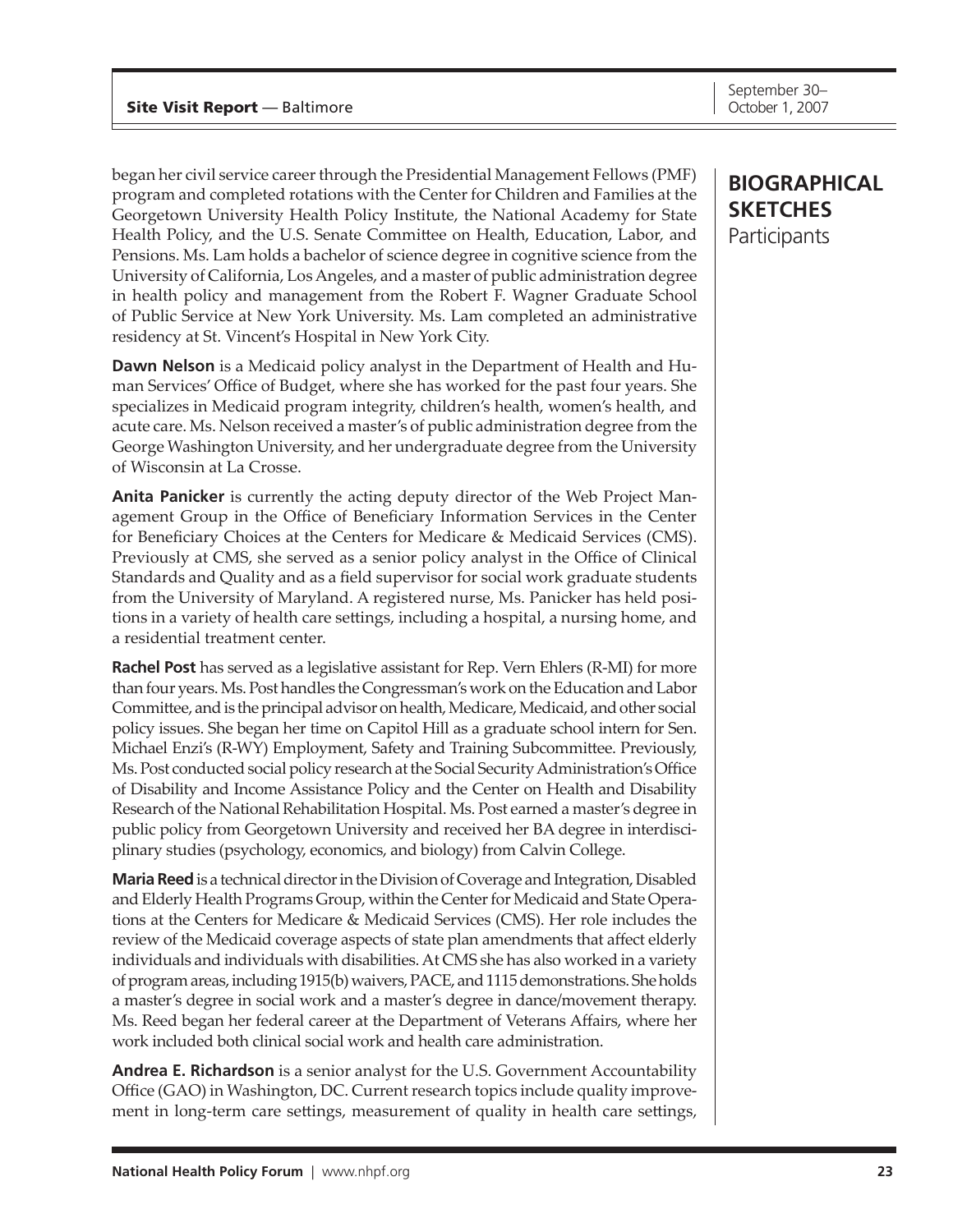Medicare payment systems, Medicaid home- and community-based service waivers, end-of-life care, and integrated long-term care programs that provide care to the elderly and people with developmental disabilities. Before joining GAO, Ms. Richardson was a regional director for a nonprofit agency in the metropolitan DC region that provides community-based services to children, adolescents, and adults with developmental disabilities. During this time, she also worked with the Maryland legislature and the Maryland State Department of Education to implement and make improvements to the state's Medicaid Autism Waiver. She received her master's degree in public administration from the George Washington University, with a concentration in statistical modeling and analysis.

**Eileen M. Salinsky** is vice president for program and strategy at Grantmakers In Health (GIH). Before joining GIH in July 2007, Ms. Salinsky was a principal research associate at the National Health Policy Forum, where she led public health and health care safety net activities. She also served as director of public health policy in the Office of the Assistant Secretary for Planning and Evaluation in the U.S. Department of Health and Human Services under both the Clinton and Bush administrations. Before her government service, Ms. Salinsky was a vice president at The Lewin Group. During her eight-year tenure there, Ms. Salinsky's consulting work focused on improving access to care for vulnerable populations, strengthening the public health infrastructure, assessing community health status and health improvement interventions, and developing data systems to support the health information needs of decision makers. Ms. Salinsky received a BS degree in microbiology from Cornell University and an MBA degree in health administration from Temple University. She completed an administrative residency at Our Lady of Lourdes Medical Center in Camden, New Jersey, during which she helped to implement and document the hospital's community benefit activities.

**Andy Schneider, JD,** is chief health counsel, House Committee on Oversight and Government Reform.

**Mona Shah, JD,** is a professional staff member with the Senate Committee on Health, Education, Labor and Pensions and Sen. Barbara Mikulski (D-MD). She handles a diverse portfolio of health policy issues ranging from mental health, women's health, bioethics, and bioterrorism. Ms. Shah received her MPH degree in health policy from Emory University and her law degree, with a certificate of concentration in health law, from the University of Maryland School of Law.

**Emilie Stoltzfus** is a specialist in social legislation with the Domestic Social Policy Division of the Congressional Research Service, where she has worked on child welfare policy since 2001. The primary federal programs included in this policy area are the Foster Care and Adoption Assistance programs (authorized by Title IV-E of the Social Security Act), the Child Welfare Services and Promoting Safe and Stable Families programs (authorized by Title IV-B of the Social Security Act), and the several grant programs authorized by the Child Abuse Prevention and Treatment Act (CAPTA).

**Erin Sutton** is a health insurance specialist in the Office of Legislation at the Centers for Medicare & Medicaid Services (CMS). In that capacity, she prepares testimony for congressional hearings and summarizes major legislative issues for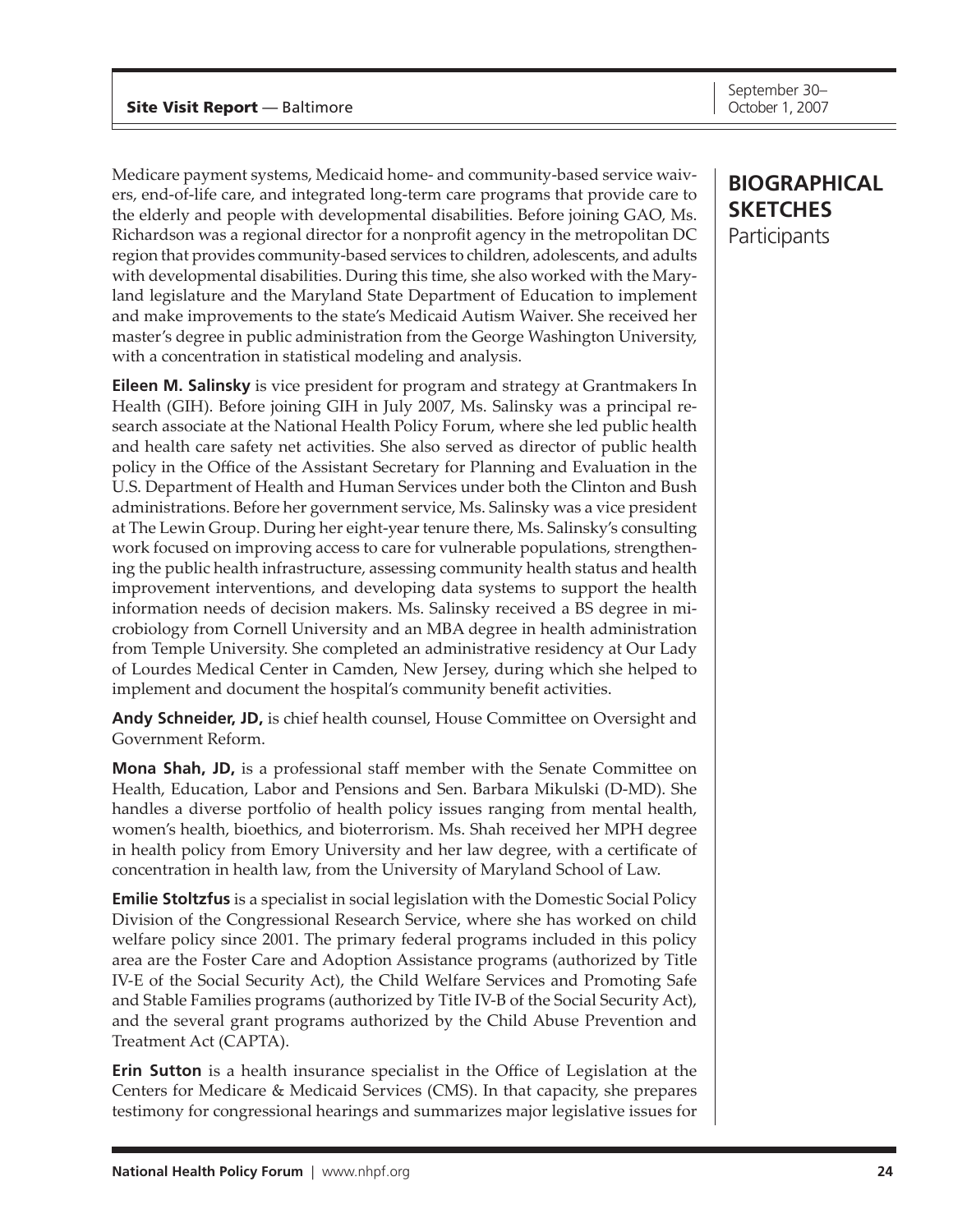the CMS administrator and other expert witnesses. Ms. Sutton received the CMS Administrator Achievement Award for 2007. She also held a position with Avalere Health, LLC, where she conducted research on prescription drug trends, postacute care, and other issues related to Medicare and Medicaid and long-term care. Previously, she held positions at the Ovarian Cancer National Alliance and the Advisory Board Committee. Ms. Sutton received her BA degree in communications from the University of Tennessee, and she holds a master's degree in public health from the George Washington University.

**Herbert Thomas** is a health insurance specialist in the Disabled and Elderly Health Programs Group within the Center for Medicaid and State Operations at the Centers for Medicare & Medicaid Services. During the 4 years Mr. Thomas has been with CMS, he has been involved in several projects to advance the federal Medicaid system. He has served as the technical lead and co-project officer in the development of the Web-based home and community-based waiver application, a financial reporting process and administrative system for the Real Choice Systems Change grants (RCSC), and the Money Follows the Person and Community-Based Alternatives to Psychiatric Residential Treatment Facilities for children initiatives.

**Amy Thornton,** a presidential management fellow with the Department of Health and Human Services, is currently on detail to the Subcommittee on Health of the House Ways and Means Committee. An earlier rotation was to the Office of External Affairs in the Centers for Medicare & Medicaid Services. Previously, Ms. Thornton worked for Allina Hospitals and Clinics, in Minnesota, where she assisted in the legislative policy agenda for the health system. Ms. Thornton received her undergraduate degree from the University of Wisconsin at Madison in sociology and legal studies, later completing a master's degree in public health at the University of Minnesota School of Public Health, where she focused on public health policy and administration.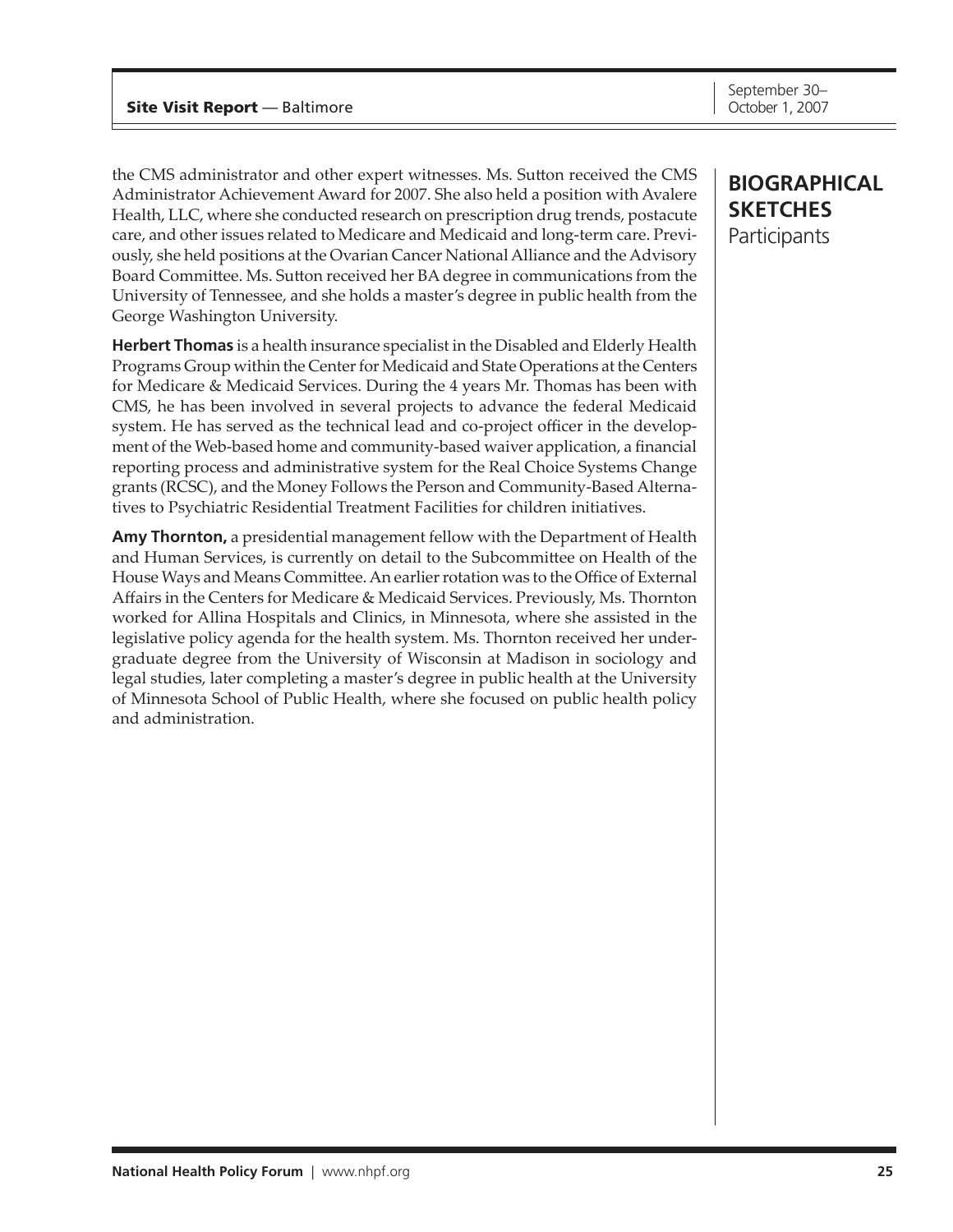<span id="page-24-0"></span>Biographical Sketches

Speakers

**Stephen T. Baron** became the director of the District of Columbia Department of Mental Health in July 2006. For the previous 17 years, he was president of Baltimore Mental Health Systems, Inc. (BMHS), the local mental health authority for Baltimore City. Mr. Baron's more than 30 years' experience as a mental health practitioner and administrator include 8 years spent in the field as a social worker and therapist for Family Services of Montgomery County, Maryland; the Northern Virginia Training Center for the Mentally Retarded; and the University of Maryland Methadone Treatment Program. Mr. Baron has received numerous awards and honors, including the Public Official Award from the Governor's Homeless Relief Advisory Board. He also serves on the Board of Directors for Baltimore Homeless Services, Inc.; Baltimore Substance Abuse Systems, Inc.; the Family League of Baltimore City; and the Maryland Association of Nonprofit Agencies. Mr. Baron holds a master's degree in social work from Howard University.

**Michael A. Bogrov, MD,** is the services chief in the child unit in the department of child and adolescents unit at the Sheppard Pratt Hospital and Health System.

**Linda Brandenburg** is director of school autism services for Kennedy Krieger Institute's School Programs. For the past seven years she has served as director of the schools' Life Skills and Education for students with Autism and other Pervasive behavioral challenges (LEAP) Program. She has chaired the cross-campus autism committee working on issues across the autism continuum that affect all programs and has developed expertise in the training of paraprofessional staff to work with students with severe autism. Ms. Brandenburg served as a coordinator/facilitator on the Maryland State Department of Education's Autism Task Force. She also serves on the Advisory Committee for the state's Autism Waiver under Medicaid. In addition to her work in Baltimore, Ms. Brandenburg has provided training to staff overseas in the areas of functional behavioral assessments and interventions for students with autism. She holds a master's degree in special education from the Johns Hopkins University (JHU), where she is currently a doctoral candidate. In addition, she is an associate faculty member at JHU.

**John M. Colmers** is the secretary of the Maryland Department of Health and Mental Hygiene. This cabinet-level agency has a budget of \$7.5 billion and nearly 8,000 employees. From November 2000 through January 2007, Mr. Colmers was a senior program officer for the Milbank Memorial Fund, an endowed national foundation that provides nonpartisan analysis, study, research, and communication on significant issues in health policy. Before joining the fund, he spent 19 years in Maryland state government where he held various positions, including executive director of the Maryland Health Care Commission and the Health Services Cost Review Commission, the agency overseeing Maryland's all-payer hospital rate setting system. Mr.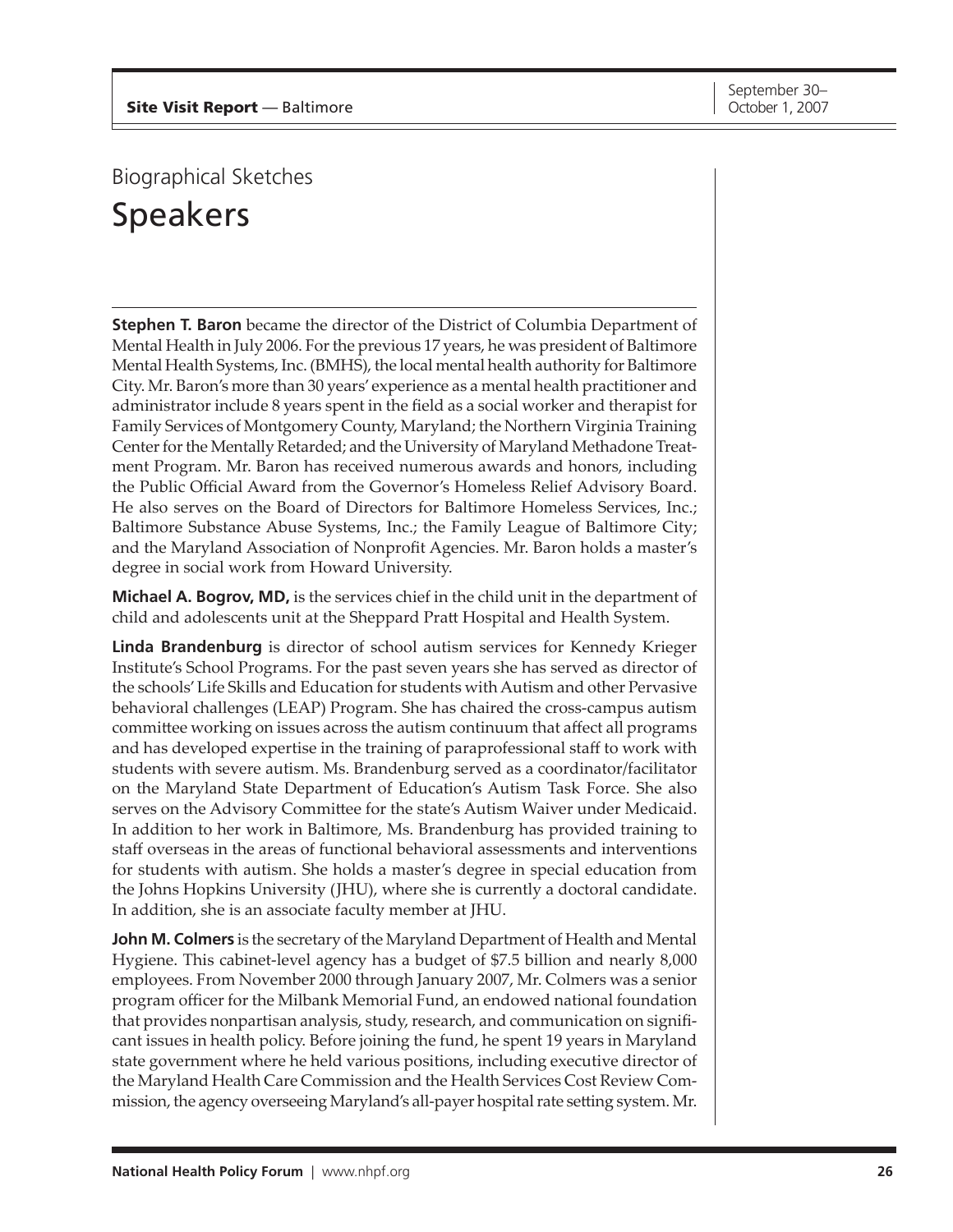Colmers has a BS degree from the Johns Hopkins University and an MPH degree from the University of North Carolina at Chapel Hill. He is a contributing editor of the American Journal of Public Health. Mr. Colmers was a director of CareFirst Blue Cross Blue Shield and the chairman of one of its affiliates, CareFirst of Maryland, Inc. He is currently a member of the Board of Academy Health, where he serves as treasurer. He is a past chair of the steering committee of the Reforming States Group, a bipartisan group of executive and legislative leaders.

**Wendy Dechowitz** is the health programs analyst for youth systems for Baltimore Substance Abuse Systems (BSAS). Her work focuses on youth substance abuse programs in Baltimore City. Ms. Dechowitz monitors the programs and performs monthly site visits to assure compliance of state regulations. Before joining BSAS, Ms. Dechowitz' previous experience includes serving as a counselor for adults and adolescents in every treatment modality for substance abuse and working in outpatient and residential treatment, detoxification programs, and assessment with parole and probation. She holds an AA degree in correctional services and a bachelor of science degree in criminal justice.

**Jacquelyn Duval-Harvey, PhD,** is the director of community programs in the Division of Child and Adolescent Psychiatry within the Department of Psychiatry and Behavioral Services at the Johns Hopkins University. Community programs include a school-based mental health program that provides mental health services in 14 public schools for students in general education, an outpatient clinic, a psychiatric rehabilitation program, intensive case management services, a therapeutic after-school program, and several initiatives involving special populations, such as children in the care of the Department of Juvenile Justice and the Department of Social Services. Before joining Johns Hopkins in 1998, Dr. Duval-Harvey served in a variety of management, therapist, research, academic, and consulting capacities in the mental health arena in New York. Her research has included work on the adjustment of Caribbean American adolescents in the New York City school system and innovative approaches to neurological assessment/diagnostic approaches. Her academic appointments include a current post as adjunct professor in the School of Education at the Johns Hopkins University and previous positions at George Mason University and Kean College. Dr. Duval-Harvey received her master's and doctoral degrees in clinical psychology from the Pennsylvania State University and her bachelor's degree in psychology from Hofstra University in New York.

**Catherine Fine** is the director of the Office of Youth Violence Prevention at the Baltimore City Health Department. Her work focuses on overseeing program and policy development for citywide youth violence prevention efforts. Before joining the Health Department, Ms. Fine taught at-risk youth in Rochester, New York, and Boston, Massachusetts; oversaw research and evaluation programs for children and adolescents suffering from psychiatric illness at Massachusetts General Hospital; and was an analyst at CitiStat in the Office of the Mayor of Baltimore. She was a member of Gov. Martin O'Malley's transition team as a co-chair for the Department of Juvenile Services. She is also the co-chair of the Baltimore City Gang Prevention Initiative. Ms. Fine holds a bachelor of arts degree in psychology from the University of Rochester and a master's degree in public health from the Johns Hopkins Bloomberg School of Public Health.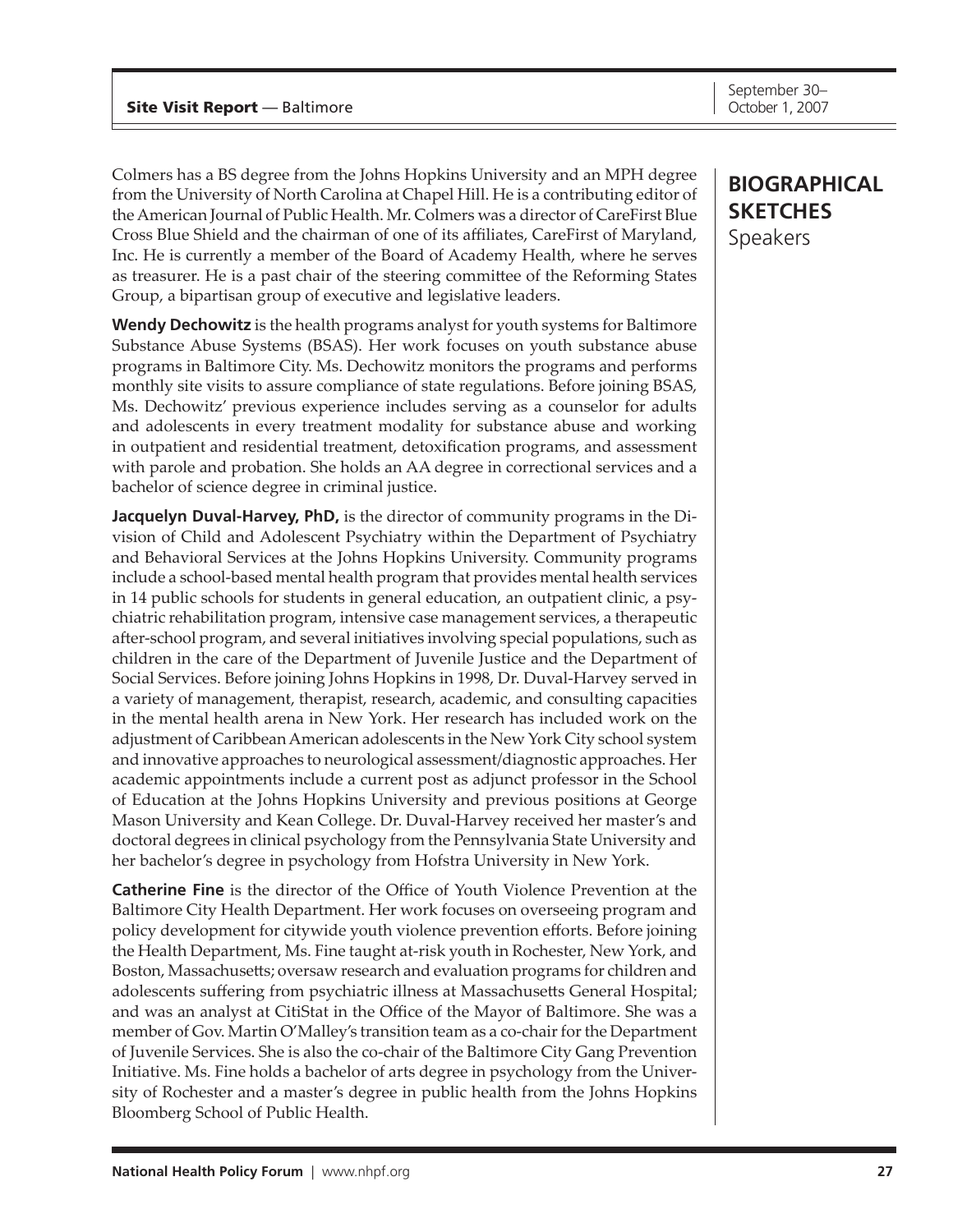**Gerry Grimm** is a fiscal strategies specialist with the Family League of Baltimore City, a legislatively mandated governance entity dealing with public policies affecting the well-being of children and youth. Mr. Grimm oversees the development of "wraparound" approaches to working with emotionally disturbed youth and has served on state-level planning bodies seeking to design new funding models for wraparound. Mr. Grimm's current focus is developing Maryland Opportunity Compacts, an approach that challenges state agencies to return a portion of any savings realized through prevention and early intervention strategies targeted to at risk children and families. Current compacts under way are reducing the length of stay of children in foster care and using multi-systemic therapies (MST) to divert juvenile delinquent youth to community-based placements. Before joining the league, Mr. Grimm spent 15 years with the Maryland Department of Human Resources, working in the foster care division of the Baltimore City Department of Social Services. Mr. Grimm has also run a diagnostic unit for emotionally disturbed young children ages four to ten for Catholic Charities.

**Alexandra Hendershot** is the child and adolescent mental health coordinator for Baltimore Mental Health Systems. She has 10 years of experience working with youth in the mental health community. Ms. Hendershot holds a master's degree in clinical community counseling from the Johns Hopkins University.

**Bonnie B. Katz** is the vice president for corporate business development at the Sheppard Pratt Health System. Previously, Ms. Katz served as director of marketing, public information, and managed care for the health system. Among other things, Ms. Katz is responsible for the Sheppard Pratt Health System's growth strategies, including acquisitions and new business opportunities, as well as for the marketing, public affairs, development, and managed care activities of the organization.

**Leyla Layman** is the research analyst for the Office of Youth Violence Prevention at the Baltimore City Health Department. Her responsibilities include analysis of program performance and compliance, development of program policy, coordination of KidStat meetings, and service as a member of the Baltimore City Child Fatality Review team. Ms. Layman holds a bachelor of science degree in human development and psychological services from Northwestern University.

**Lainy LeBow Sachs** is vice president for external relations at the Kennedy Krieger Institute.

**Patrick Millard** is director of education for the Kennedy Krieger School, Fairmount Campus. From 1993 to 2000, he served as director of education for the Kennedy Krieger Extended Therapeutic Day Program, a program designed to meet the intensive needs of high-risk youth with emotional disorders and to provide a community-based alternative to residential treatment. Previously, Mr. Millard was employed by the Forbush School in the Sheppard Pratt Health System, where he taught emotionally disturbed children and adolescents for eight years, supervised a specialized resource room for three years and served as the lower school principal for seven years. In addition, Mr. Millard has provided consultation and staff training to public and private schools in the areas of behavior management, peer mediation, and conflict resolution. Mr. Millard holds a master's degree in special education from Loyola College in Baltimore.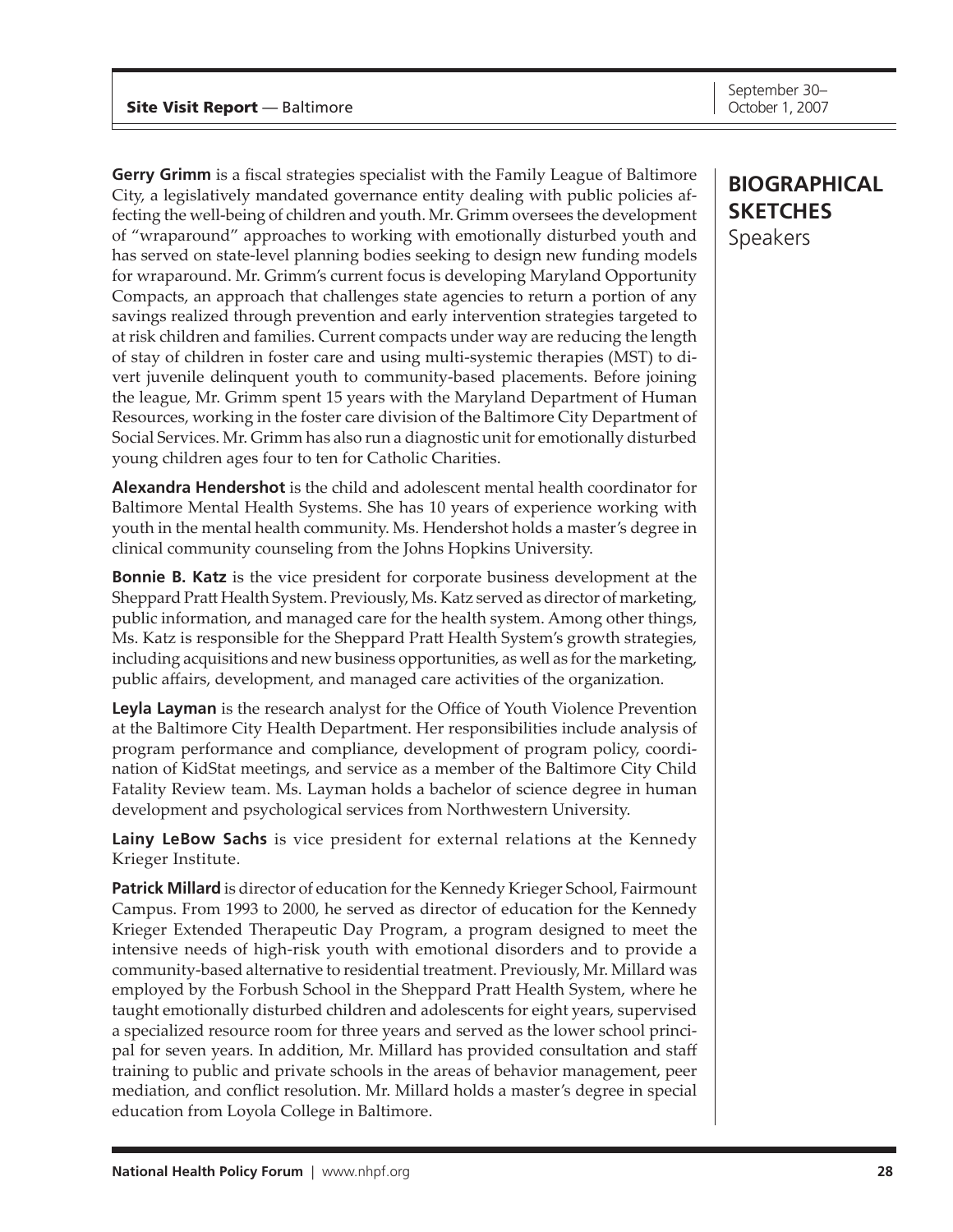**Marla Oros** is president of The Mosaic Group, a management consulting firm, located in Baltimore, that provides technical assistance to health and human service organizations, public agencies, and foundations in the areas of strategic planning, business development, program design, and operations analysis. She has over 20 years of professional experience in community-based health care, program development, and health care administration. Before starting The Mosaic Group, Ms. Oros was the associate dean for clinical affairs at the University of Maryland School of Nursing and was a director of home health and vice president for an inner-city Baltimore health system; she also worked with the late James Rouse of the Enterprise Foundation on the first neighborhood transformation initiative in the country and was the lead consultant for health and human services for this comprehensive community change project. Ms. Oros holds a bachelor of science degree in nursing from the University of Maryland at Baltimore and a master of science degree in health care administration from Towson State University.

**Elizabeth Parker** is an intern at the Baltimore City Health Department Office of Youth Violence Prevention. She works on a range of youth violence–related projects, including a study looking at the trajectory of youth violence in Baltimore City in an effort to identify early points for intervention. She holds a bachelor of arts degree in psychology from St. Olaf College and is a candidate for a master's degree in health sciences at the Johns Hopkins Bloomberg School of Public Health.

**Aaron E. Parsons** is director of education for the Kennedy Krieger School's Greenspring Campus High School program. Previously, he was an administrator in a residential setting for students with emotional disorders. Mr. Parsons has over 15 years of special education experience within private and nonpublic settings and has extensive administrative experience with students with emotional disorders. His experience in behavioral programming for students with significant emotional disturbance has led to a professional interest and expertise in the areas of crisis intervention and the training of staff in crisis management. Mr. Parsons has held an associate faculty position at the Johns Hopkins University, teaching graduate students in the areas of knowledge management and data-based decision making. He holds a master's degree in teaching from the University of Virginia and is currently a doctoral student at Johns Hopkins.

**Daryl C. Plevy, JD,** is the project director for Maryland's Mental Health Transformation State Incentive Grant. Previously, she served as chief of behavioral health and crisis services and of accountability and customer service in Montgomery County, Maryland, and deputy secretary of programs for Maryland's Department of Human Resources. Ms. Plevy also served as director of legal, labor, and special issues for Maryland Gov. William Donald Schaeffer; legislative director for U.S. Sen. Barbara Mikulski; and special assistant for the mayor of Baltimore. Ms. Plevy received her law degree from University of Maryland School of Law and has a bachelor's degree in sociology from University of Maryland at College Park.

**Joshua M. Sharfstein, MD,** has served as commissioner of health of Baltimore City since December 2005. From 2001 to 2005, he served on the Democratic staff of the Government Reform Committee of the U.S. House of Representatives, for Rep. Henry A. Waxman (D-CA). Dr. Sharfstein trained in pediatrics at Boston Medical Center and Children's Hospital and completed a fellowship in general academic pediatrics at Boston University. He graduated from Harvard Medical School in 1996.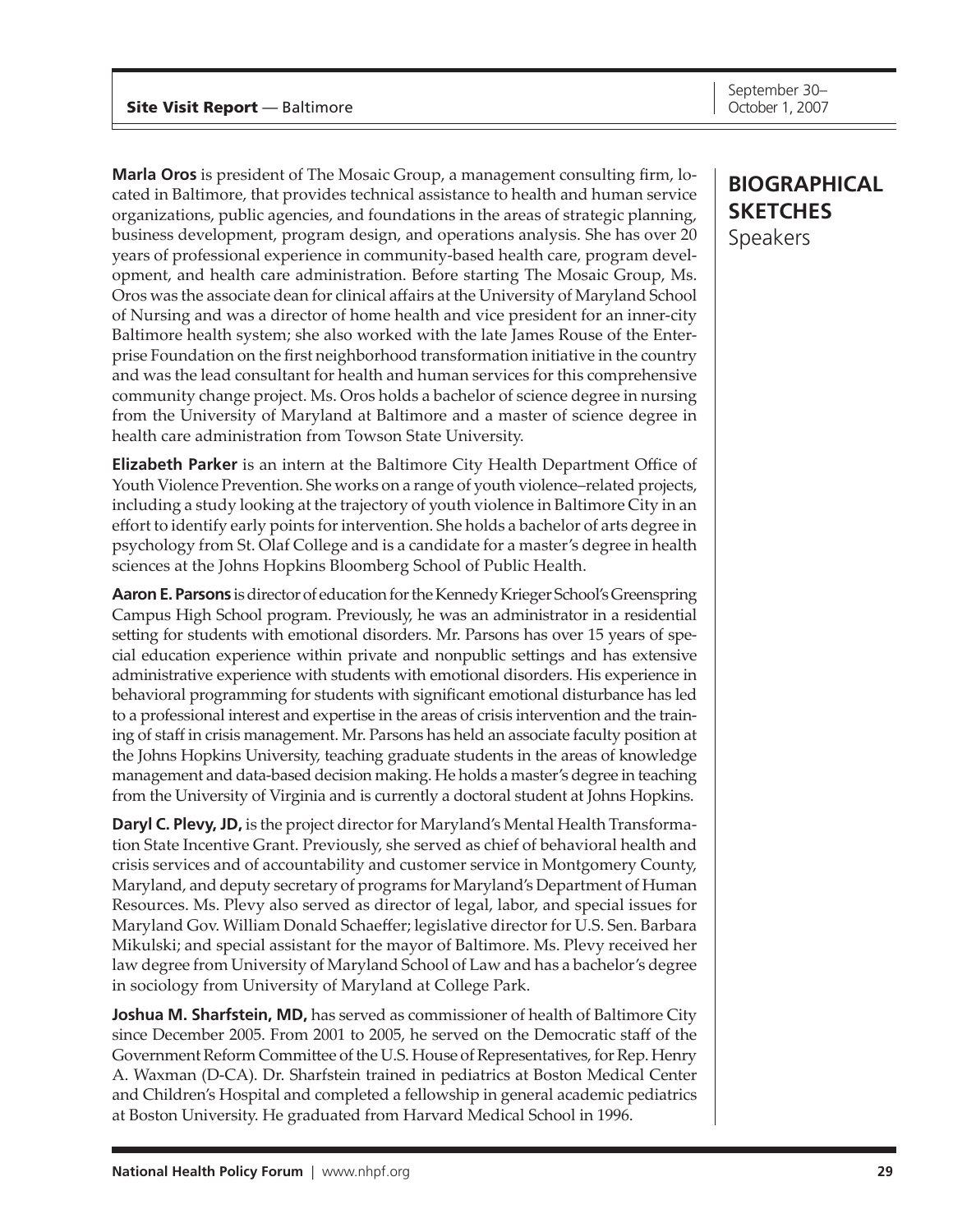**Steven S. Sharfstein, MD,** is president and chief executive officer of the Sheppard Pratt Health System, where he has worked for 21 years. He is also clinical professor and vice chair of psychiatry at the University of Maryland. A practicing clinician for more than 30 years, Dr. Sharfstein is best known for his research and writing on the economics of practice and public mental health policy. Over a period of 13 years, he held a variety of positions at the National Institute of Mental Health, including director of mental health service programs, as well as positions in consultation/liaison psychiatry and research in behavioral medicine on the campus of the National Institutes of Health. He has written on a wide variety of clinical and economic topics and has published more than 140 professional papers, 40 book chapters, and ten books, including (as coauthor) Madness and Government: Who Cares for the Mentally Ill?—a history of the federal community mental health centers program. A graduate of Dartmouth College and the Albert Einstein College of Medicine, he trained in psychiatry at the Massachusetts Mental Health Center in Boston from 1969 to 1972. Dr. Sharfstein also received a master's degree in public administration from the Kennedy School of Government in 1973 and a certificate from the Advanced Management Program at the Harvard Business School in 1991. He was secretary of the American Psychiatric Association from 1991 to 1995, its vice president from 2002 to 2004, and president from 2005 to 2006.

**Phoebe Shorter** is a retired principal of Franklin Square Middle School.

**Carmilla M. Stokes** is the case management specialist supervisor in the Operation Safe Kids (OSK) program at the Department of Juvenile Services. She has spent over 30 years working with delinquent youth in various assignments, including youth worker, probation officer, and supervisor. Ms. Stokes has worked in the field of substance abuse as a supervisor in the Aftercare for Continued Recovery Program and as a clinical supervisor in the Baltimore City Drug Court Program. Her goal for the youth involved in OSK is to enhance their awareness of self and to challenge them to aspire to develop to their fullest potential. Ms. Stokes holds a bachelor of science degree in criminal justice and a master of science degree in criminal justice administration.

**David Stone** was recently appointed director of operations for the Special Education Department of the Kennedy Krieger Institute, where he formerly served as director of public school partnerships. Previously, Mr. Stone was the director of charter, new, and community schools for the Baltimore City Public Schools System. He served on the Baltimore City Board of School Commissioners from 2002 to 2004 in the special education seat, chairing the Special Education Committee and serving on the Charter/New Schools Advisory Board and the High School Steering Committee. Mr. Stone sat on a Maryland State Department of Education task force to design the statewide model policy for charter schools and the development of the Special Education Resource Manual for Maryland Charter Schools. An 18-year education veteran, Mr. Stone has a master's degree in special education and is currently pursuing a doctorate in education at the Johns Hopkins University.

**Susan Tucker** recently rejoined the staff of the Department of Health and Mental Hygiene. She is executive director of the Office of Health Services for the Maryland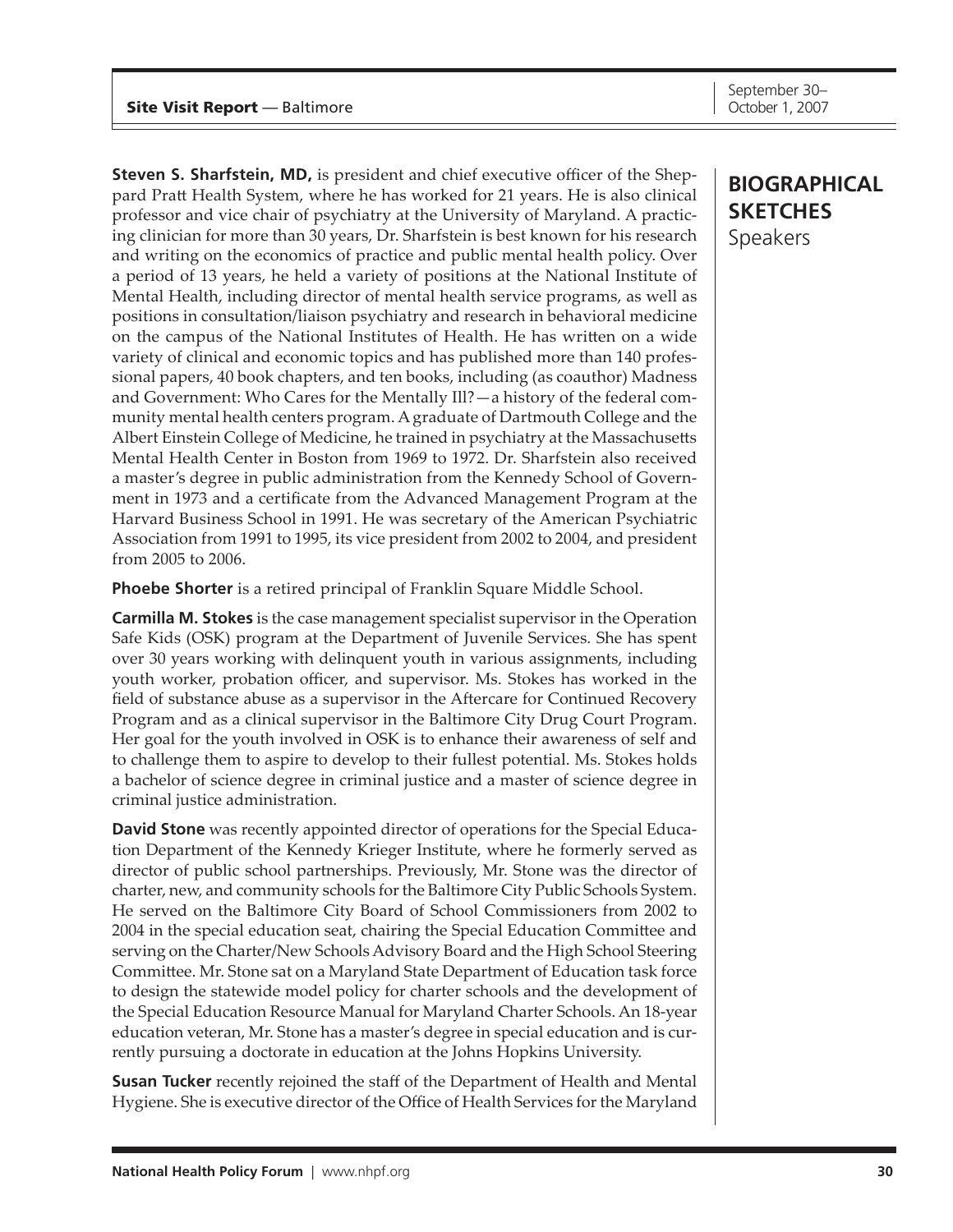**Joyce Wright, JD,** is the division chief of the Juvenile Courts Division for the Office of the State's Attorney for Baltimore City. Ms. Wright has been an assistant state's

Medicaid Program. The Office of Health Services is responsible for developing and implementing policy related to Medicaid covered services. Ms. Tucker has 19 years of experience with state Medicaid programs. She has special expertise in maternal and child health programs within Medicaid. Ms. Tucker has an MBA degree from Loyola College, an MPH degree from the University of Texas School of Public Health, and a BA degree from the Johns Hopkins University.

**Jane A. Walker** is a social worker and the executive director of the Maryland Coalition of Families for Children's Mental Health. The coalition was organized seven years ago by a group of family and advocacy organizations dedicated to improving mental health services for children in all systems of care and their families. During the coalition's brief history, it has achieved some major accomplishments, including publications and research studies. As a result of the coalition's work, former Gov. Robert Ehrlich signed an executive order on custody relinquishment on his second day in office. For 11 years, Ms. Walker was the director of the Family Life Center, a nonprofit counseling center in Howard County. Ms. Walker has also worked at the University of Maryland in the Center for the Study of Troubling Behavior as well as in Uganda, East Africa, for an organization assisting children orphaned by AIDS. One of Ms. Walker's five children developed mental health and serious behavioral problems as a young child. Because there were no community-based services at that time, her daughter was placed in out-of-state residential placements for seven years. Ms. Walker has been an advocate for children's mental health for the past 25 years.

**Mark D. Weist, PhD,** is director of the Center for School Mental Health Assistance at the University of Maryland (UM) School of Medicine, where he is a professor in the Department of Psychiatry. He directs a program operating in 27 Baltimore schools and a federally funded national center focused on the advancement of high-quality school mental health promotion. Dr. Weist has edited four books and has published and presented widely in the school mental health field. With colleagues from the Clifford Beers Foundation and UM, he has started the new journal, Advances in School Mental Health Promotion. Dr. Weist received his doctoral degree in clinical child psychology from Virginia Tech in 1991.

**Yolanda Whiting** is an administrative sergeant in the Office of the Chief of Patrol at the Baltimore City Police Department. She serves as a liaison for KidStat, the DARE Program, and the Baltimore Truancy Assessment Center. Ms. Whiting holds a master's degree in human resource development, organizational development, and training from Towson University.

**Chris Williams** is a licensed clinical social worker who has served as the program director for Operation Safe Kids for almost two years. He has spent the past 12 years providing services to various at-risk populations in Baltimore City and surrounding counties. Mr. Williams is well-versed in case management, quality assurance, and psychotherapy/counseling and has provided such services in city medical settings as well as in private practice. He received his master's degree in social work from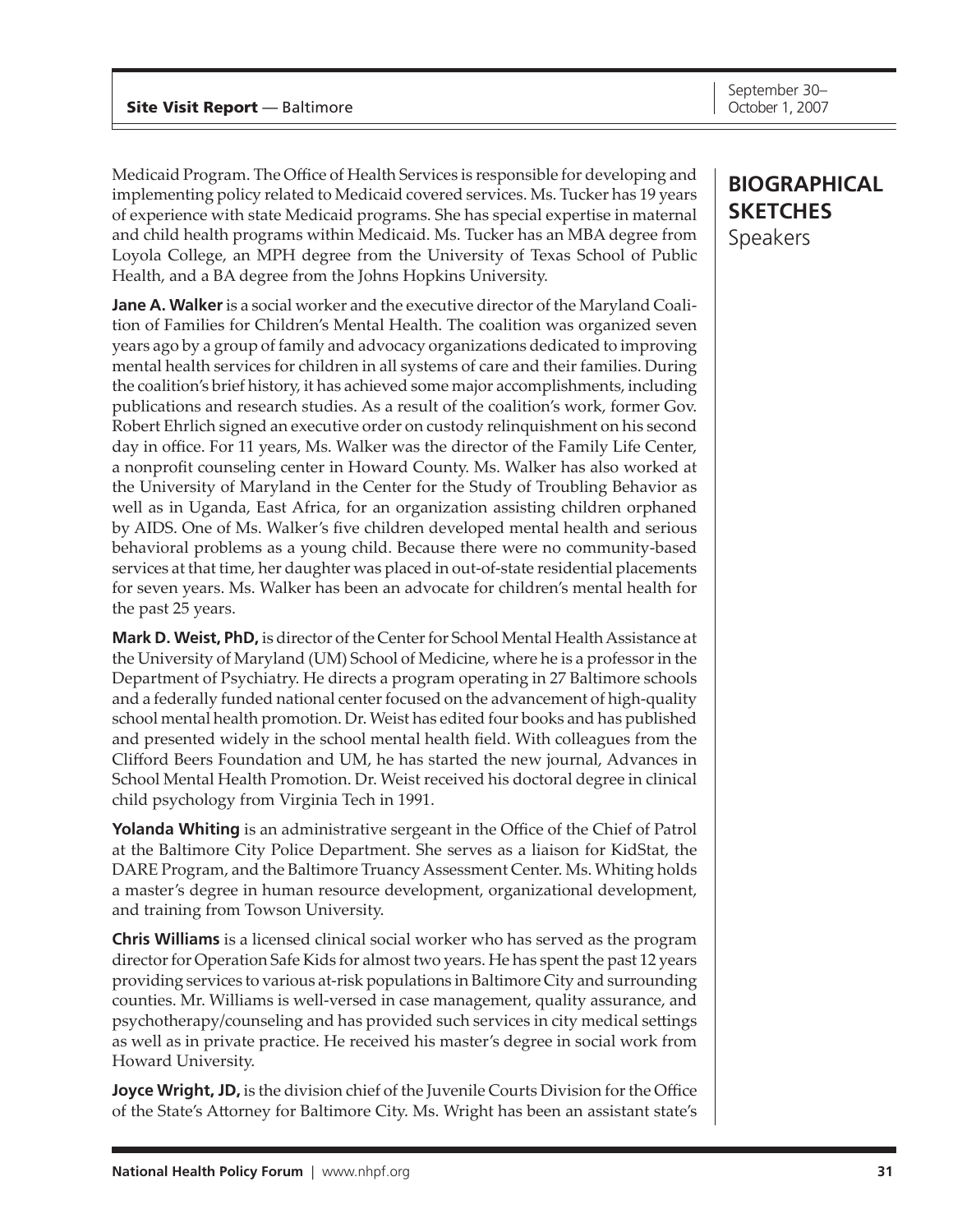#### **Site Visit Report** — Baltimore

attorney with in this office since 1982. She was appointed as the division chief of the Juvenile Courts Division in 1990. In that position, she supervised a staff of 42 persons, including 22 attorneys. Ms. Wright has been involved in numerous national, state, and local projects focusing on juvenile justice, including appointments by several governors to serve on commissions, councils, and special committees. She was appointed by the mayor of Baltimore City to serve and continues to serve as a board member on the Family League of Baltimore. Ms. Wright received her law degree from the University of Maryland School of Law in 1982. She earned her bachelor's degree in 1968 from the University of Maine, where she was a member of Phi Beta Kappa.

**Meena Vimalananda, MD,** is the medical director of child and adolescent services at the Sheppard Pratt Health System.

**Al Zachik, MD,** is director of child and adolescent services at the Mental Hygiene Administration, Maryland Department of Health and Mental Hygiene.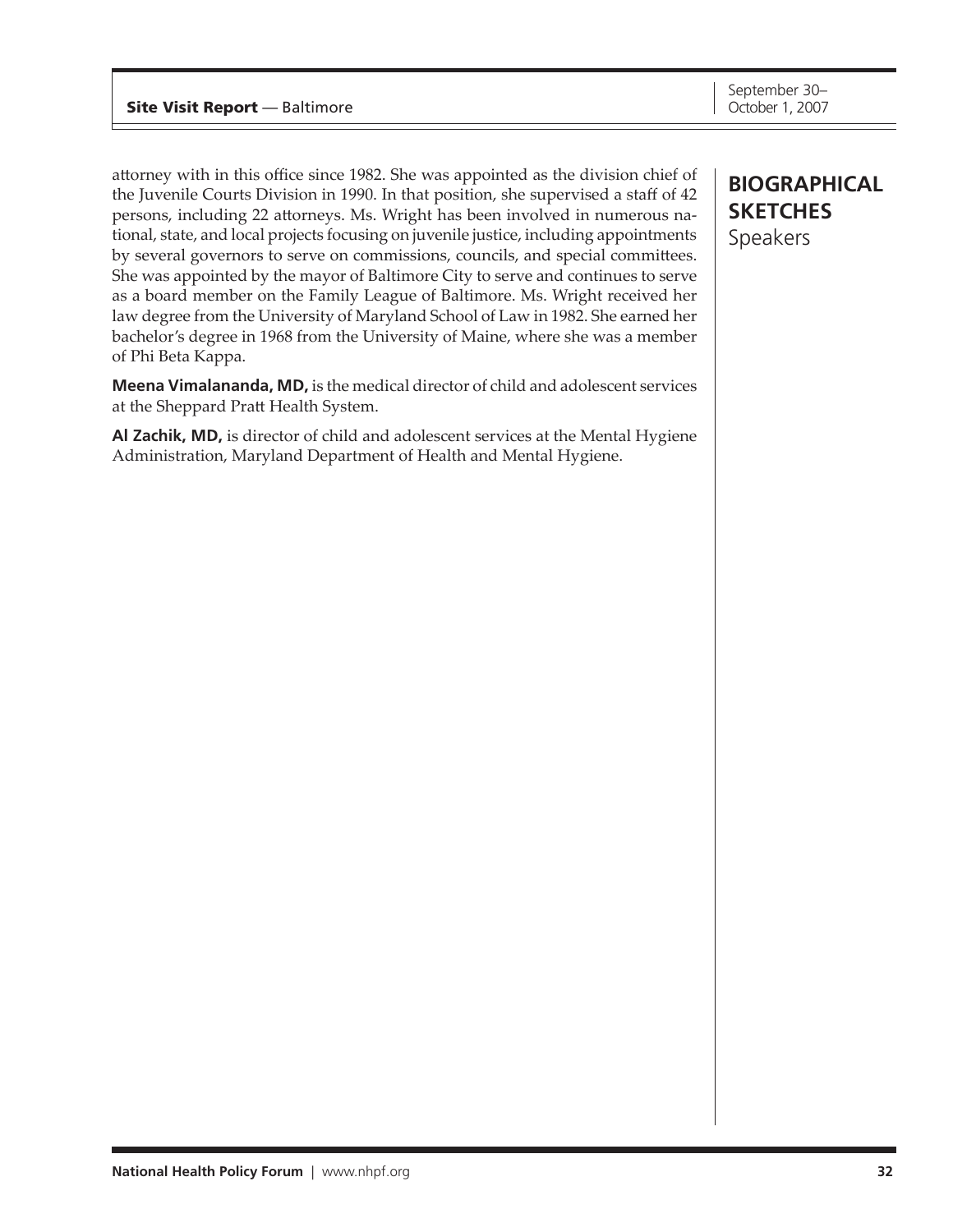## <span id="page-31-0"></span>Biographical Sketches Forum Staff

**Judith Miller Jones** has been director of the National Health Policy Forum (NHPF) at the George Washington University since its inception in 1972. In 1988, Ms. Jones became a member of the National Committee on Vital and Health Statistics and served as its chair from 1991 through 1996. She is a professorial lecturer at George Washington University's School of Public Health and Health Services, serves as a mentor at the Wharton School's Health Care Management Program, and on occasion consults with nonprofit groups across the country. In her "private" life in West Virginia, Ms. Jones chairs a local public health committee, Healthier Jefferson County, where she is involved in a range of issues and observes the impacts of federal/state policy at the local level. Previously, Ms. Jones served as special assistant in the Office of the Deputy Assistant Secretary for Legislation in the Department of Health, Education, and Welfare and, before that, as legislative assistant to the late Sen. Winston L. Prouty (R-VT). Prior to her involvement in government, she worked in education and program management in the private sector. From 1965 to 1969, Ms. Jones was employed by IBM as a systems analyst and as special marketing representative in Instructional Systems. While at IBM, Ms. Jones studied at Georgetown Law School and completed her master's degree in educational technology at Catholic University.

**Judith D. Moore** is senior fellow at the National Health Policy Forum, where she specializes in work related to the health needs of the uninsured and low-income vulnerable populations. Prior to joining the Forum staff in 1998, Ms. Moore was a long-time federal employee in the legislative and executive branches of government. At the Health Care Financing Administration, she directed the Medicaid program and the Office of Legislation and Congressional Affairs, as well as served as a special assistant to two administrators. In earlier federal service, she was special assistant to the secretary of the Department of Health, Education, and Welfare (HEW) and held positions in the Public Health Service, the Food and Drug Administration, the Agency for Health Care Policy and Research, and the Prospective Payment Assessment Commission. She also worked as a private health care consultant, both independently and as an associate at Health Systems Research, Inc. Ms. Moore received an undergraduate degree in history and political science, and she pursued graduate studies in law and public administration. She has spoken to a wide variety of audiences and presented congressional testimony on topics related to public policy and administration, Medicaid and Medicare, health financing, social insurance, and the legislative process.

**Jennifer Ryan** is a principal policy analyst at the National Health Policy Forum. Her research, analysis and writing focuses on health care issues affecting low-income populations, including eligibility and coverage and access to Medicaid and the State Children's Health Insurance Program (SCHIP). In addition, Ms. Ryan focuses on policy issues related to the uninsured and the ongoing discussion about how to expand health coverage through public and private sector initiatives. Her work has also included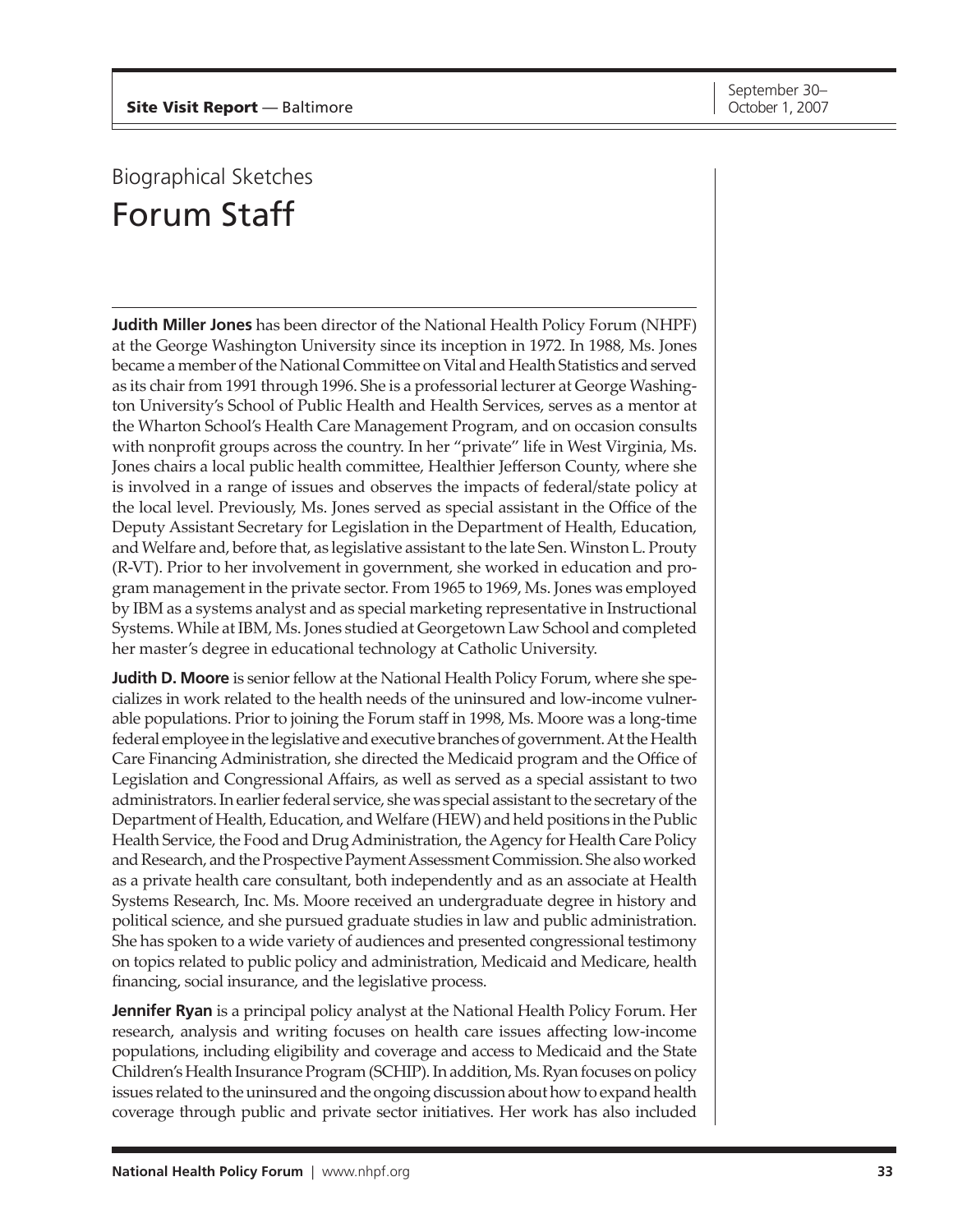analysis of welfare reform, individuals who are dually eligible for Medicare and Medicaid, and the implementation of the Medicare Modernization Act of 2003 (MMA). Prior to joining the Forum in 2001, Ms. Ryan was the technical director of the SCHIP program at the Centers for Medicare & Medicaid Services (CMS, formerly HCFA). In that capacity, she oversaw many aspects of SCHIP policy and administration, including development of the SCHIP regulations. Ms. Ryan began her federal service in 1994 and started her work on SCHIP when the program was enacted in 1997, working as a special assistant for the co-chair of the SCHIP steering committee and then covering Medicaid and SCHIP issues for the HCFA administrator. Ms. Ryan joined HCFA's legislative office in 1996 after serving two years in HCFA's Medicaid Bureau as an eligibility policy analyst. She holds a bachelor's degree in political science from Gustavus Adolphus College in St. Peter, Minnesota.

**Jessamy Taylor** is a principal policy analyst the National Health Policy Forum. Her research, analysis, and writing focuses on the health care safety net and issues affecting low-income and vulnerable populations. Prior to coming to the Forum in 2004, Ms. Taylor managed the legislative portfolio of the Health Resources and Services Administration (HRSA) in the Office of the Assistant Secretary for Legislation (ASL) at the U.S. Department of Health and Human Services. Before joining ASL, Ms. Taylor directed a number of rural health systems development grant programs in the federal Office of Rural Health Policy within HRSA. She began her work with HRSA in 1999 when she joined the Office of the Administrator to work on outreach activities for the State Children's Health Insurance Program and a multiagency oral health initiative. Ms. Taylor began her federal career as a Presidential Management Intern in the Social Security Administration. She holds a bachelor's degree in political and social thought from the University of Virginia and a master of public policy degree from the University of Texas at Austin.

**Christopher W. Loftis, PhD,** is a research associate at the National Health Policy Forum, where he works on behavioral and mental health issues. Prior to joining the Forum, Dr. Loftis served as a congressional fellow through the American Association of the Advancement of Science with Sen. Edward Kennedy (D-MA) on the Senate Committee on Health, Education, Labor and Pensions. While there, he worked on child health, school-based health, diabetes, obesity, the Substance Abuse and Mental Health Services Administration, infectious diseases, bioterrorism, medical marijuana, AIDS, Medicaid, and the State Children's Health Insurance Program (SCHIP). Through grants funded by National Institutes of Health, Dr. Loftis has worked as a study coordinator investigating cognitive impairments associated with aging, Alzheimer's disease, Parkinson's disease, Lewy Body Variant, and alcohol abuse. Dr. Loftis holds a bachelor's degree from University of California, San Diego, where he was involved with research of behavioral inhibition, linguistics, and child traumatic brain injury. He received a doctorate in clinical psychology with a specialization in pediatric neuropsychology from the University of Florida and completed a clinical internship at the Kennedy Krieger Institute at Johns Hopkins in Baltimore, Maryland, where he worked with children with traumatic injuries, developmental disabilities, and chronic illnesses. Dr. Loftis has served as chairperson of the American Psychological Association of Graduate Students and is the recipient of a number of scholarships and awards.

### **biographical sketches** Forum Staff